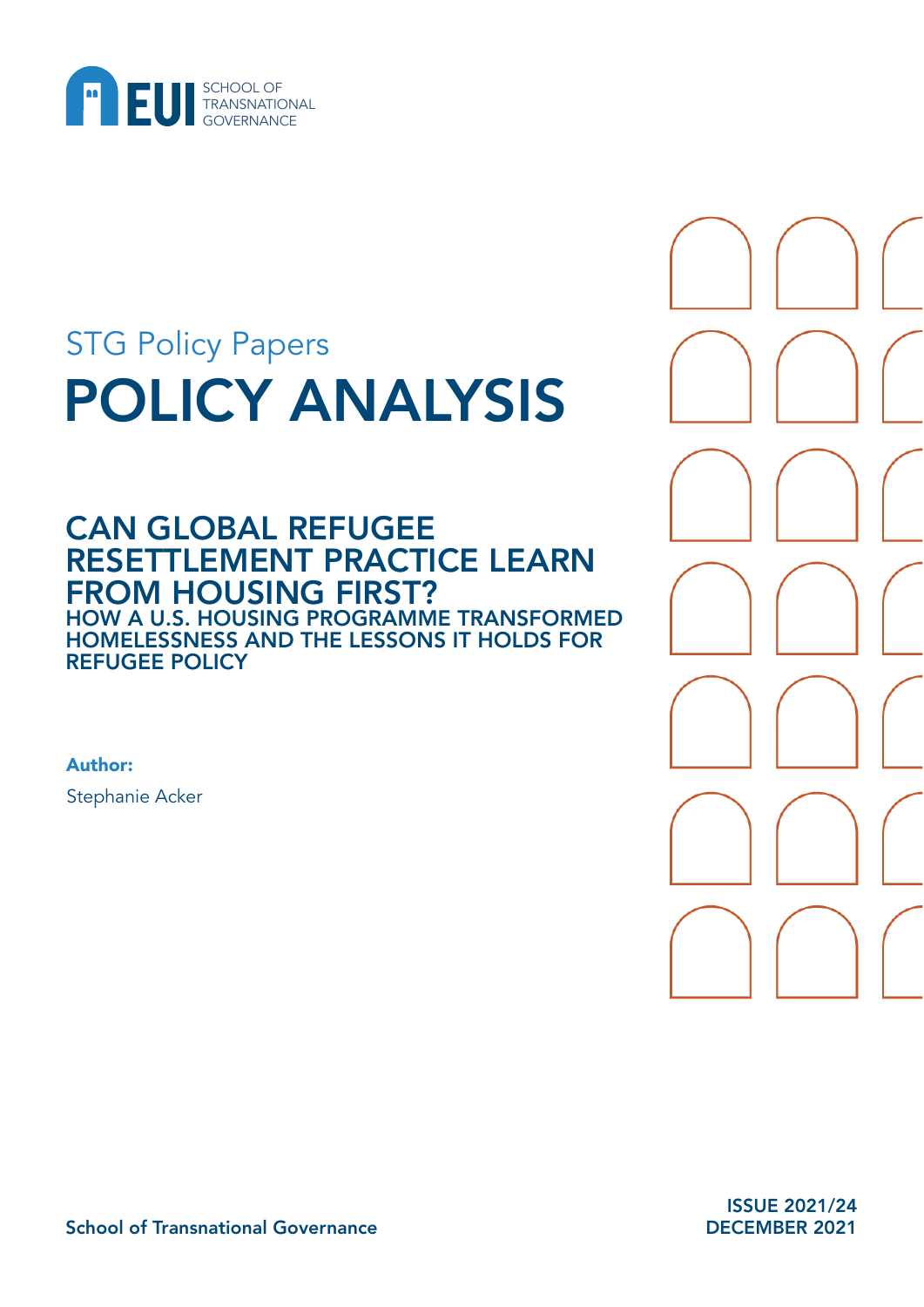

## ABSTRACT

The number of refugees has doubled since 2010 and now exceeds 26 million worldwide. However, United Nations High Commissioner for Refugees (UNHCR) continues to promote the same three durable solutions—repatriation, integration, and resettlement. Refugee policy needs rapid innovation and drastic change. Solutions could lie in other policy initiatives such as those aimed at combating homelessness. Two decades ago, homeless service leaders in the U.S. proposed something seemingly radical: they could *end* homelessness. They implemented Housing First, a model that eventually transformed the entire system and changed how policymakers and practitioners respond to the problem. In order to identify opportunities to make large-scale systemic change in refugee policy, this case study conducts a comparative analysis and explores lessons that refugee policy can learn from the implementation of the Housing First model on homelessness in the United States. Key findings suggest that to be effective, refugee governance will have to transform rapidly along three pathways: refining a strategy, increasing investments, and implementing novel practices.

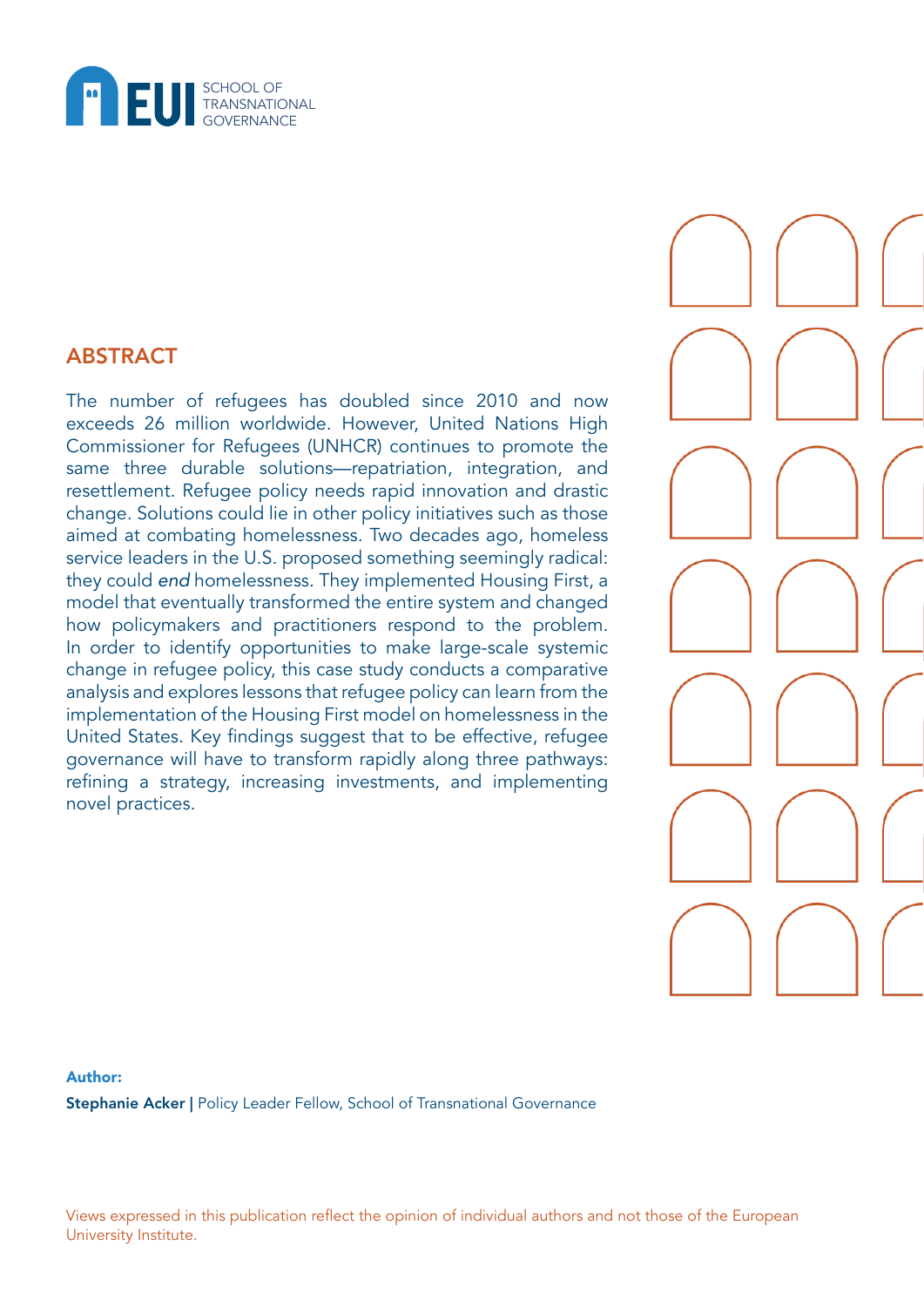## EXECUTIVE SUMMARY

What? The number of refugees has doubled since 2010 and now exceeds [26 million worldwide.](https://www.unhcr.org/refugee-statistics/) However, UNHCR continues to promote the same three durable solutions—repatriation, integration, and resettlement—which leaves close to 80% of the world's refugees displaced between five to 20 years. At the current rate it will take 18 years just to meet today's refugee resettlement needs.

So what? Refugee policy needs rapid innovation and drastic change. Solutions could lie in other policy initiatives such as those aimed at combating homelessness. Two decades ago, homeless service leaders in the U.S. proposed something seemingly radical: they could end homelessness. They implemented Housing First, a model that changed the order of services, slashed rates of chronic homelessness, and was cost effective. It eventually transformed the entire system, changing how policymakers and practitioners respond to the problem.

What next? To be effective, refugee governance will have to transform rapidly along three pathways:

- 1. Refine a strategy: Policymakers need to accept the limitations inherent in the current solutions; increase efforts to find new ones by empowering refugees themselves to identify them; define what is and is not in its scope to solve; and clearly determine how success looks like.
- 2. Increase investments: Investments need to be made in services to reduce the harm that refugees experience while waiting for a solution, by passing laws not Compacts to increase refugee protection, and by preparing for future refugee crises.
- 3. Implement novel practices: An independent body should coordinate the fields' strategy and implementation on key initiatives. Further, there should be an up-to-date list of the 1.4 million refugees who need to be resettled, in order to identify unique solutions, monitor progress, and focus limited resources.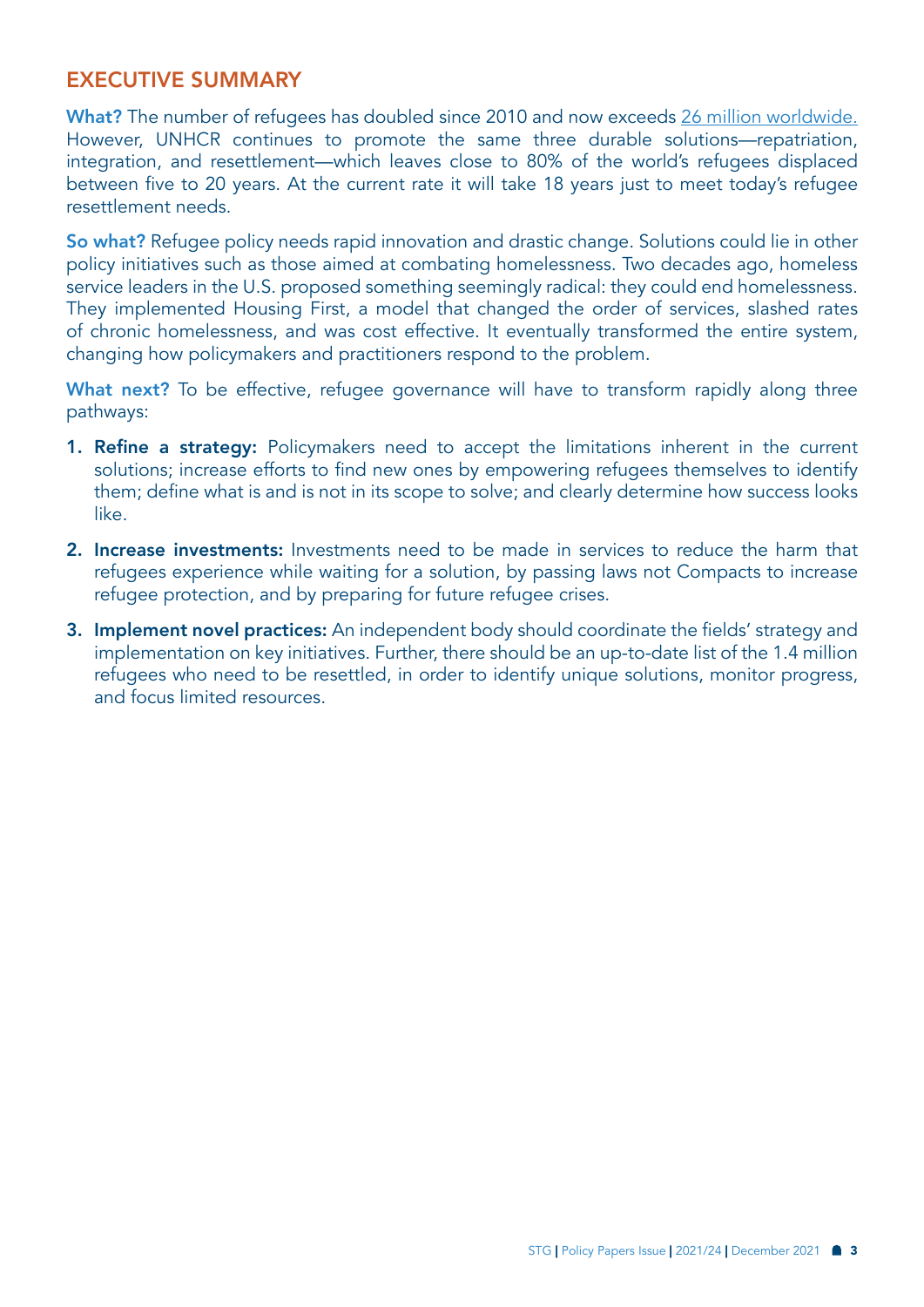## 1. INTRODUCTION

#### 1.1. Refugee crisis need different solutions

The number of refugees has doubled since 2010, and now exceeds [26 million worldwide.](https://www.unhcr.org/refugee-statistics/)  There has been an increased international commitment to solving the refugee crisis, most notably the 2018 [Global Compact on Refugees](https://www.unhcr.org/5c658aed4)  (Compact), which declares international values, goals, and initiatives to improve the situation. Yet, the field still relies on the same [three solutions](https://www.unhcr.org/solutions.html) to address the problem which leaves close to 80% of the world's refugees displaced between [five to 20 years.](https://www.unrefugees.org/news/protracted-refugee-situations-explained/) Further, while only a fraction of refugees are even identified for resettlement, at the current rate it will take [18 years](https://www.unhcr.org/en-us/5b28c7c04) just to meet today's refugee resettlement needs. 'Solutions' that address less than a quarter of the problem need more than joint international statements or initiatives with incremental goals. Refugee resettlement needs large-scale change.

Two decades ago, homeless service leaders in the United States proposed something seemingly radical: they could end homelessness. They implemented Housing First (HF), a model that changed the order of services and slashed [rates of chronic homelessness.](https://endhomelessness.org/homelessness-in-america/homelessness-statistics/state-of-homelessness-2021/) Even more, the model proved to be [cost effective.](https://doi.org/10.1177/070674371506001102) From an innovative service model, it developed into a nationwide system, complete with strategy, data, policies, funding, and multiple levels of coordination.1 The HF approach has also been experimented with internationally, being used in Canada, Australia, and various European countries. In contrast, refugee resettlement over the past two decades has seen ever worsening numbers while still promoting the same strategies to solve them.

Given homelessness' intrinsic similarities to refugee resettlement and the speed at which the field developed as a result of HF, it may supply lessons for improving the response to the global refugee crisis. To identify these

### UNHCR'S THREE DURABLE SOLUTIONS

#### 1. Repatriation: return refugees to their country of origin once conflict ends

2. Integration: Integrate refugees into the initial country to which they fled (country of first asylum).

3. Resettlement: Relocate refugees to another country, which has agreed to accept, protect, and provide services to them (third-country placement).

#### 1.2. Homelessness holds clues to the change that refugee resettlement needs

Parallels between homelessness and refugee resettlement abound: individuals experience pronounced trauma that dislodges them from their homes; they experience further trauma waiting in temporary situations; there are not enough places for them to settle long term; many feel sympathetic, but long-lasting solutions are rare.

The two fields diverge however in the rate and magnitude with which they have developed.

opportunities, this paper conducts a case study on homelessness and the change in approach that occurred in the U.S. between 1995-2015. The study first identifies key elements of the HF service-model and how it evolved into a system-wide approach and then compares these to current practices in resettlement services to identify policy recommendations (see Appendix A for full methodology).

#### 1.3. Limitations

HF has its critics and shortcomings; later studies have yielded a more nuanced picture for whom [HF works best a](https://media4.manhattan-institute.org/sites/default/files/housing-first-and-homelessness-SE.pdf)nd levels of [cost-effectiveness;](https://doi.org/10.1177/070674371506001103) 

1 Padgett, D., Henwood, B., and Tsemberis, S. (2016). *Housing First: Ending Homelessness, Transforming Systems, and Changing Lives.*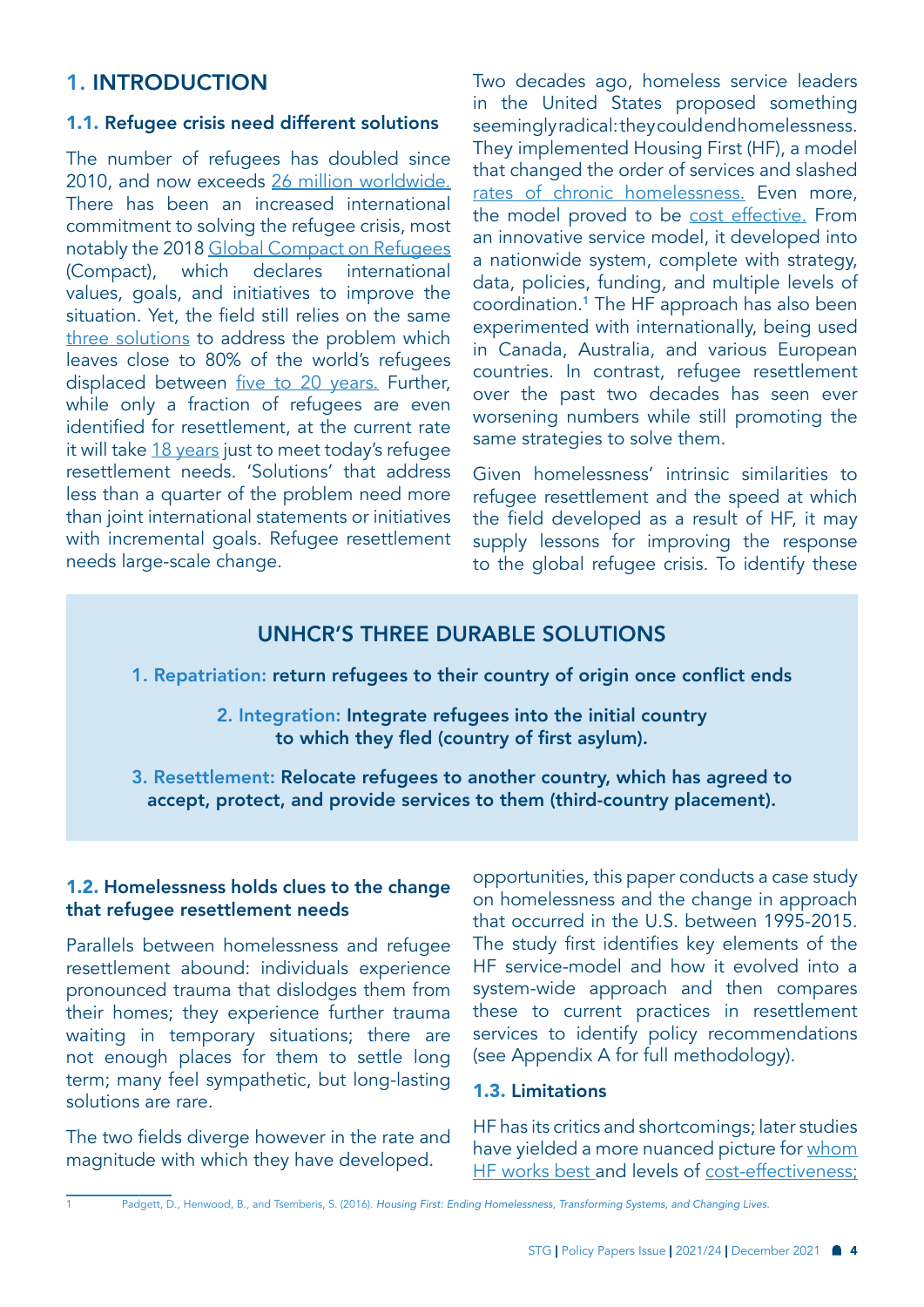perhaps the real test of HF will come now as we see how this developed system responds to the recent discouraging increases in [rates](https://endhomelessness.org/wp-content/uploads/2021/07/NAEH_StateOfHomelessness2021-VizPrintable.pdf)  [of homelessness.](https://endhomelessness.org/wp-content/uploads/2021/07/NAEH_StateOfHomelessness2021-VizPrintable.pdf) HF is also not the perfect comparison for refugee resettlement. In spite of their similarities there are key differences:

- Programmes combating homelessness are implemented on a national or subnationalscale; resettlement is on a global scale;
- Homeless individuals typically, though certainly not always, have citizenship unlike refugees who lack both a home and a country to call their own;
- Homelessness is often visible to the community, making it easier for the community to feel responsible for solving it. Refugees in need of resettlement are not afforded this privilege.

Yet even with these limitations, it is promising to apply available lessons from the field of serving vulnerable populations to finding truly durable solutions for refugees worldwide. And as we will see, there are many lessons to learn from HF.

#### 1.4. Housing First changed the approach to homelessness.

HF began at a non-profit organisation in New York City in the 1990s when practitioners continued to see their clients fail in a staircase model of homeless service delivery used at the time.<sup>2</sup> This model required that a person experiencing homelessness (PEH) succeed at one level of services (e.g., staying in and abiding by the rules of an overnight emergency shelter) before 'graduating' to the next level (e.g., being successful in sober home) until they eventually achieved 'housing readiness,' and could then move into a permanent home.

Early HF advocates questioned this order. They argued that the first intervention for a PEH should be housing and that then from a safe and secure place to call home, a broad array of services be offered to address other barriers in a PEH's life.

So, the organisation did that; they provided homes at no expense to homeless individuals and then offered, but not required, in-home supportive services.<sup>3</sup> Since this initial intensive intervention, a range of services and intensity



#### Adapted from Why Housing First Works Noun Project: Home - Filip Malinowski; Arrow – iconpacks; Stairs - AFY Studio

<sup>2</sup> Supra #1<br>3 HE initial 3 HF initially began for chronically homeless individuals - individuals who had been homeless for more than a year and had a disabling condition.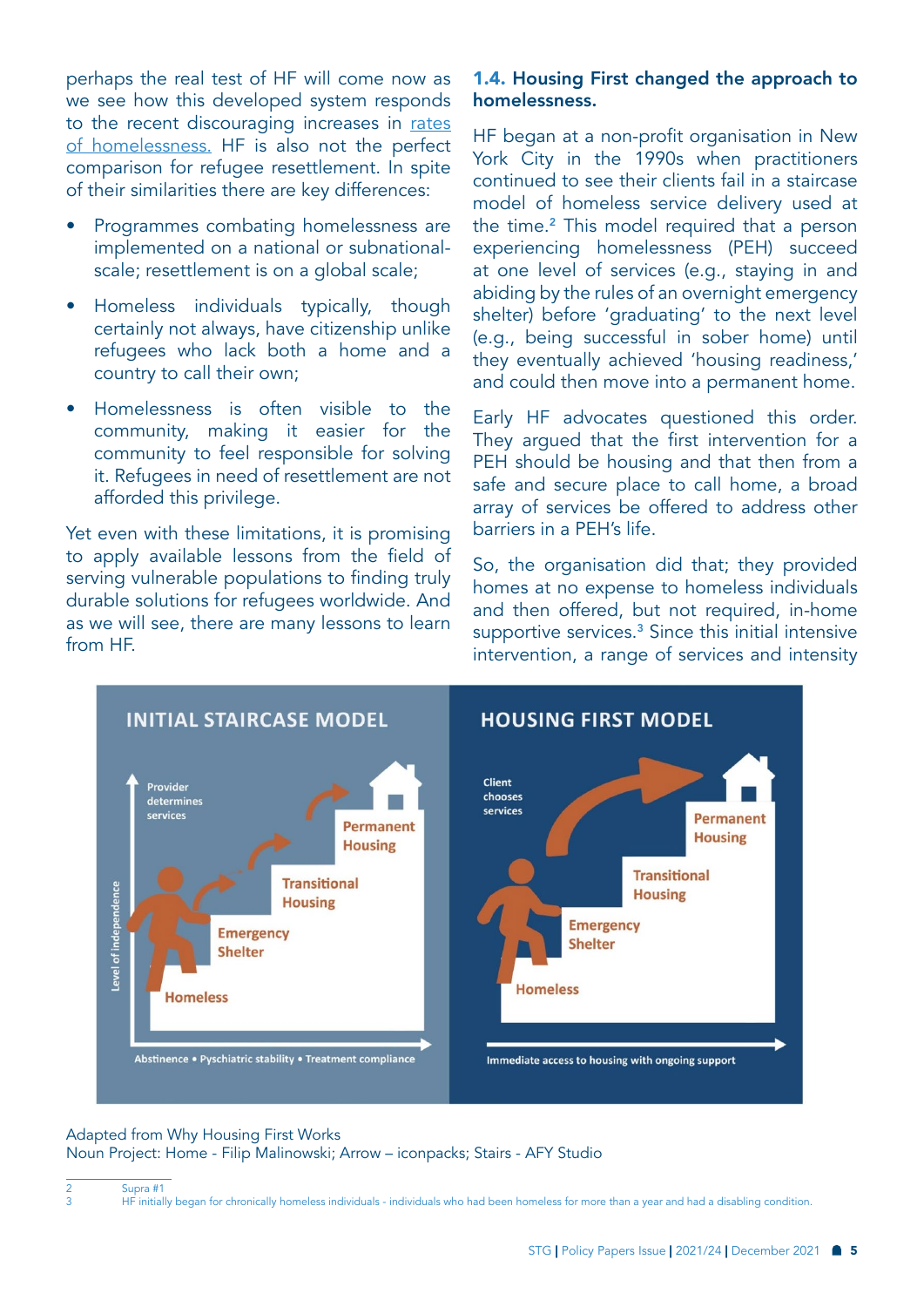levels has been developed, all of which work to house individuals as quickly as possible in order to end their homelessness.

Key tenets of HF include:

- housing is a human right, something everyone deserves and not earns;
- everyone can succeed in housing, though some may need support to do so;
- PEH can make decisions about the services they need or not;
- PEH will likely experience improvements in other aspects of their lives because of housing, but housing is not contingent on this;
- all services are trauma-informed and focused on reducing harm.

## 2. HOW HOUSING FIRST DEVELOPED FROM A SERVICE MODEL TO A RESPONSIVE SYSTEM

#### 2.1. The model did not work and practitioners innovated until they found a solution that did

The team of practitioners, led by clinician Dr. Sam Tsemberis at the non-profit organisation in New York City who developed HF, worked with some of the most difficult homeless individuals. When they saw their clients continue to fail, they did not a) just try harder, b) make marginal improvements, c) blame their clients, or d) blame policymakers. They accepted that this system was not working but also refused to accept that homelessness could not be solved. They innovated until they found something that they thought could work: housing people as the first, not the final, step. Housing individuals with significant mental illness and/or who were actively using drugs all the while believing that they could be empowered to decide on the level of help they needed seemed to most like an idea that would fail.

#### 2.2. Research proved the model worked and built acceptance

However, local pilots of HF appeared to demonstrate that the model did actually work. An initial randomised-control trial of HF yielded positive results and then importantly two additional studies were conducted that found similar results. This early, rigorous evidence bolstered HF and created acceptance of HF as both an [evidence-based and a cost](https://doi.org/10.1177/070674371506001102)[effective model.](https://doi.org/10.1177/070674371506001102) As innovation leader Christian Seelos [details](https://pacscenter.stanford.edu/wp-content/uploads/2021/04/Homelessness_A-System-Perspective_Seelos_GIIL_002_2021.pdf), these studies caused an almost overnight change in attitude from 'what is HF?' to "we better start doing [HF]'." While later studies would create more nuanced pictures for [whom HF works best](https://media4.manhattan-institute.org/sites/default/files/housing-first-and-homelessness-SE.pdf) and the level of [cost](https://doi.org/10.1177/070674371506001103)[effectiveness,](https://doi.org/10.1177/070674371506001103) what occurred in the decade after these initial studies, with nationwide rates of homelessness dropping consistently, only seemed to further prove: this works.

#### 2.3. Policymakers used this evidence and passed federal legislation

The 1987 McKinney Homelessness Assistance [Act \(](https://www.congress.gov/100/statute/STATUTE-101/STATUTE-101-Pg482.pdf)later amended to McKinney-Vento) was the first federal legislation on homelessness. It embodied the earlier staircase model of services, funding a range of programs that were intended to create a "continuum of care" (CoC) for PEH. In 2009, building on the increasing HF evidence at the time, lawmakers amended the McKinney-Vento act and passed the [Homeless](https://www.hud.gov/sites/documents/HAAA_HEARTH.PDF)  [Emergency Assistance and Rapid Transition](https://www.hud.gov/sites/documents/HAAA_HEARTH.PDF)  [to Housing Act](https://www.hud.gov/sites/documents/HAAA_HEARTH.PDF) (HEARTH Act), signalling [substantial changes](https://www.hudexchange.info/resource/1717/s-896-hearth-act/) to homelessness policy. It focused federal funding on rapidly rehousing individuals and categorised other services, such as homeless shelters, as emergency assistance (signalling their intended short-term utility). Further, as homeless policy expert Steve Berg argues, the HEARTH Act also began to move the homeless field from "programmes to systems," "activities to outcomes," and an emergency response of "shelter to prevention."4 All of which propelled HF from a mere service-model into a nationwide strategy.

#### 2.4. Leaders promoted a vision of ending homelessness

As a result of HF, starting in the early 2000s,

<sup>4</sup> Berg, S. (2013). The HEARTH Act. Cityscape, 15(1), 321.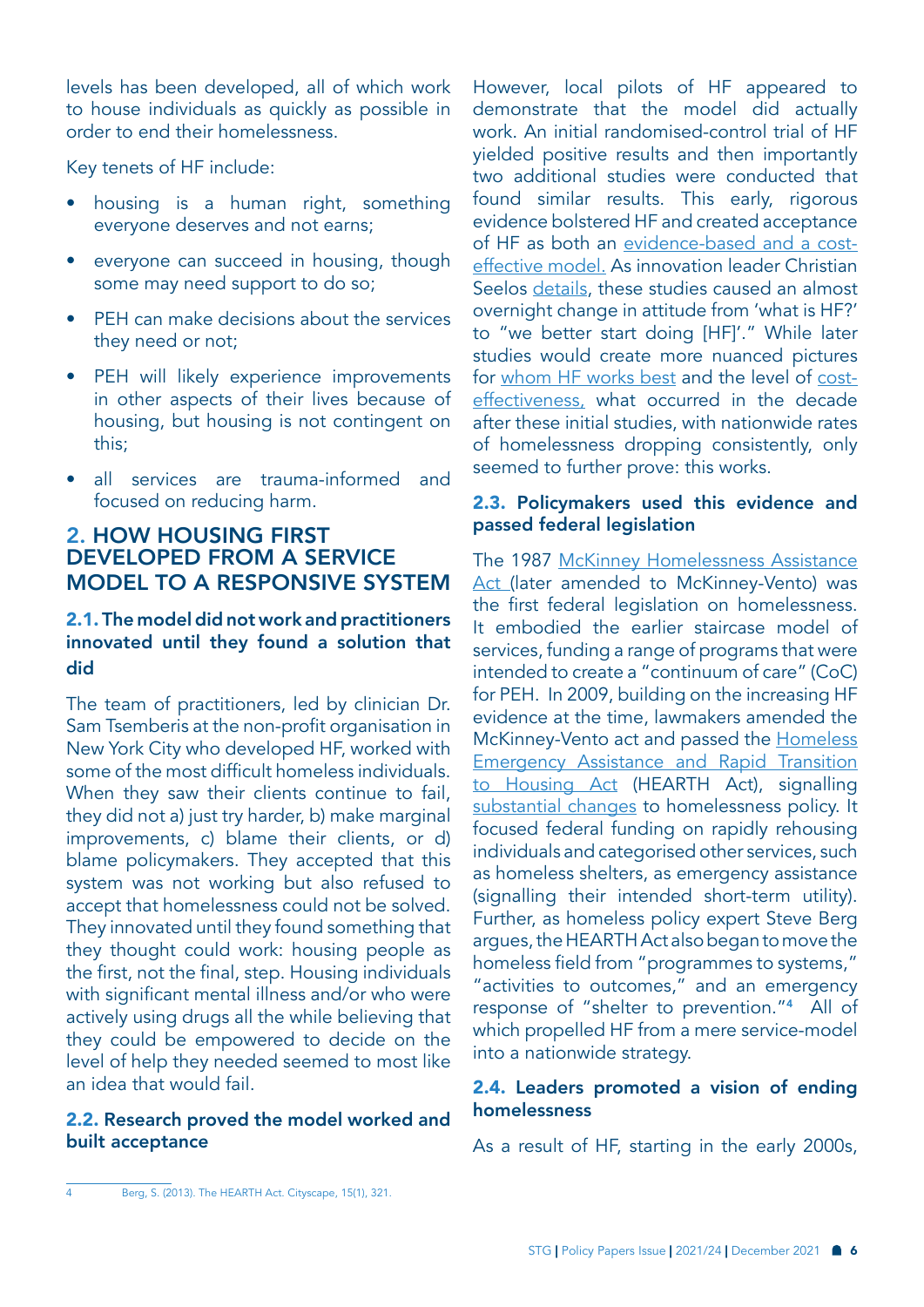language around homelessness shifted with policymakers, politicians, and NGOs alike all promoting not simply improvements to addressing homelessness but ending homelessness. In 2000, the National Alliance to End Homelessness [started a campaign](https://b.3cdn.net/naeh/b970364c18809d1e0c_aum6bnzb4.pdf) to end homelessness in ten years, and then in 2002, the Bush Administration announced a goal of [ending chronic homelessness in America](https://archives.hud.gov/news/2002/pr02-080.cfm) by the end of that decade.

These inspiring visions became more attainable for communities several year later. In 2010, a federal strategical action plan to [end homelessness](https://www.usich.gov/resources/uploads/asset_library/USICH_OpeningDoors_Amendment2015_FINAL.pdf) was released. The plan was significant as it outlined goals (end chronic, veteran, family, and youth homelessness in ten years or less and build capacity to end all homelessness) and created a roadmap for how programmes and funding should work together to accomplish those goals. The plan created momentum, provided tangible resources, and aligned efforts.<sup>5</sup> Also in 2010, the non-profit organisation Community Solutions launched a nationwide initiative aimed at finding homes for every one of the nation's 100,000 chronically homeless individuals. The campaign served as a rallying cry, creating a sense of urgency, and mobilising communities to take action on ending homelessness in their communities.<sup>6</sup>

#### 2.5. Goals were defined and performance was tracked

Perhaps of even greater importance, both the federal plan and the 100,000 Homes Campaign set in motion a commitment to define and track results. There were three key aspects that moved the field in this direction:

- Clear objectives: The action plan got specific as it defined in plain language measures that the entire field should work towards—making homelessness [rare, brief,](https://www.usich.gov/goals)  [and one-time;](https://www.usich.gov/goals)
- **Defining success:** Federal agencies and non-profits together developed shared definitions of what ['ending homelessness'](https://www.usich.gov/goals/what-does-ending-homelessness-mean)  [meant;](https://www.usich.gov/goals/what-does-ending-homelessness-mean)

**Tracking methodology:** After questioning the success of their 100,000 Homes Campaign, Community Solutions developed a way for communities to track their progress towards ending homelessness, namely that instead of counting up towards a number of housing placements, communities need to [count down](https://www.joinbuiltforzero.org/) until every PEH in a community was housed.<sup>7</sup>

The result was that the field knew what it was aiming for and had a way to monitor if they were making progress. It created a network that learned from experience that tracking how the entire system performed led to better [outcomes.](https://www.usich.gov/news/reducing-homelessness-in-real-time-a-measure-that-matters/)

#### 2.6. One organisation coordinated progress

This vision-setting and goal-defining and its subsequent implementation on the ground was largely a result of United States Interagency Council on Homelessness (USICH) and the role it played in coordinating actors and building partnerships at every level. Federal law mandated USICH to lead coordination at the federal level, managing 19 different federal agencies' efforts on the issue. As researchers [pointed out](https://www.urban.org/research/publication/how-would-terminating-usich-affect-efforts-end-homelessness-preliminary-findings-interviews-federal-agencies-communities-and-advocacy-organizations), with no operational duties of its own, USICH was able to provide a convening centre to align work across agencies and could keep a big picture view and also work out difficult policy decisions between agencies and/or communities. For example, within just one year of having its funding reauthorised,<sup>8</sup> USICH announced an [unprecedented](https://archives.hud.gov/news/2003/pr03-010.cfm)  [collaboration](https://archives.hud.gov/news/2003/pr03-010.cfm) between various federal departments to combat chronic homelessness through permanent housing.

USICH also facilitated coordination at a local level. They ensured that [localities had access to](https://www.usich.gov/resources/uploads/asset_library/RPT_USICH_History_final__2012.pdf)  [support](https://www.usich.gov/resources/uploads/asset_library/RPT_USICH_History_final__2012.pdf) by placing regional coordinators across the country. This created an important feedback [loop;](https://www.urban.org/research/publication/how-would-terminating-usich-affect-efforts-end-homelessness-preliminary-findings-interviews-federal-agencies-communities-and-advocacy-organizations) it ensured that both federal policies had an ear to the ground to know what was or was not working and that local officials were regularly informed of and supported in implementing federal policy. Research demonstrated the

- 6 Leopold, J., & Ho, H. (February 2015). *Evaluation of the 100,000 Homes Campaign.* Urban Institute.
- 7 Seelos, Ch. (2021.) *Homelessness, a System Perspective. The Journey of Community Solutions.* Stanford PACS working paper GIIL002/2021
- 8 The Bush Administration reauthorized USICH's funding after a six year lapse under the Clinton Administration.

<sup>5</sup> Gillespie, S., & Cunningham, M. (July 17, 2016). *How Would Terminating USICH Affect Efforts to End Homelessness? Preliminary Findings from Interviews with Federal Agencies, Communities, and Advocacy Organizations.* Urban Institute.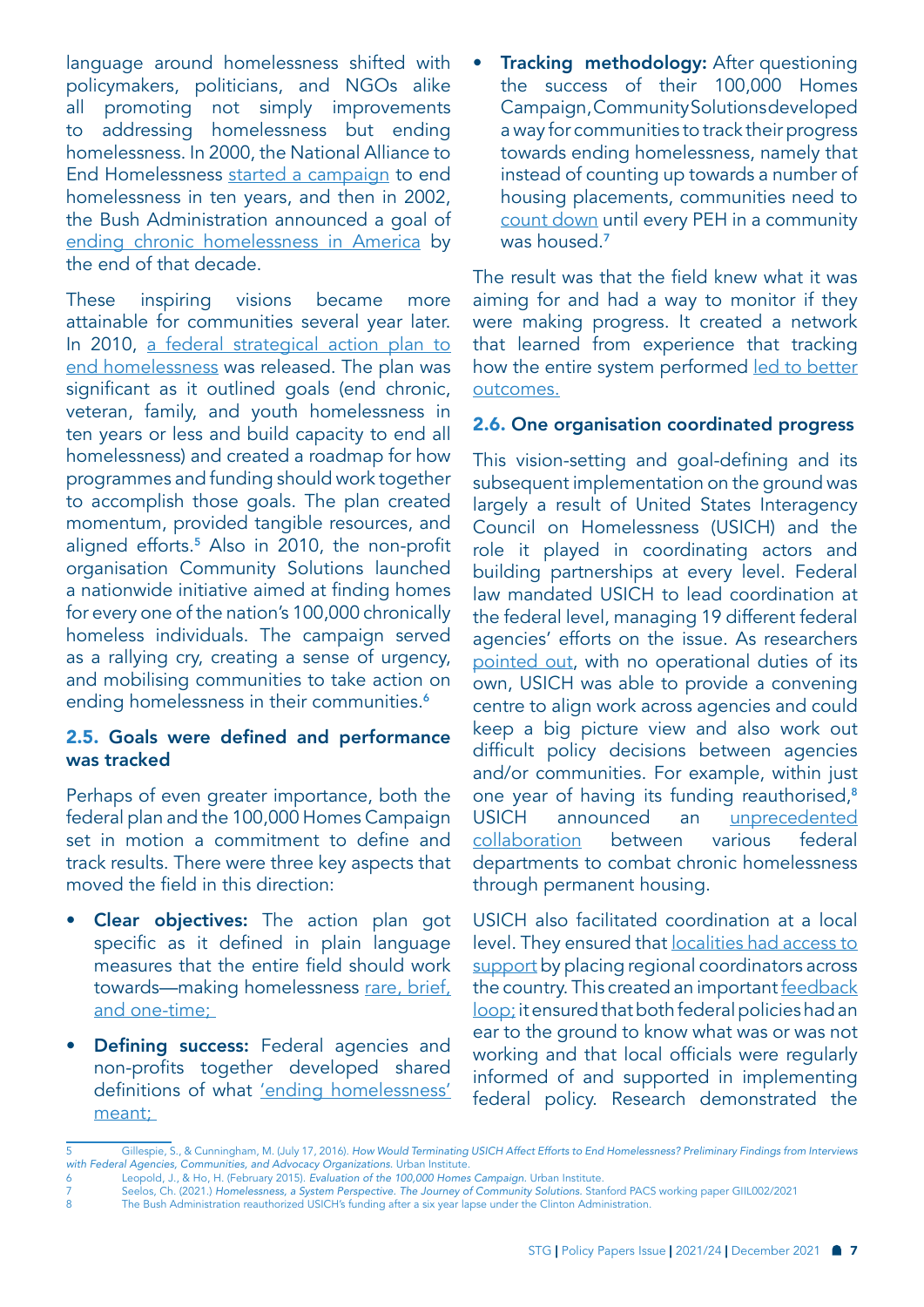positive trickle down of coordination at the federal level to coordination at a community level; joint planning, trust, and respect across different partners all increased and frontline staff were better able to do their jobs.<sup>9</sup> Lastly, USICH worked to build partnerships not just across government, but also with non-profit and advocacy organisations. They consistently teamed up and reinforced the work each other was doing.

#### 2.7. Federal regulations cemented HF in practice

The HEARTH Act required the Department of Housing and Urban Development (HUD) to develop regulations on how the law's objectives were to be implemented. Subsequently, HUD passed multiple rules and issued guidance on a range of topics. The aforementioned coordination and feedback loops enabled these regulations to be better aligned across government and responsive to realities on the ground. If the HEARTH Act laid the foundation for HF as the direction programmes would head, these regulations—and the laborious process it is to pass them—cemented them in practice.

#### 2.8. A competitive funding process made communities develop strategies

The HEARTH Act changed Continuum of Care programs (CoCs) from simply compiling various services into key local organising bodies.<sup>10</sup> One way this this happened was through changes to HUD's annual grant competition:

- Instead of individual organisations applying directly to HUD for funding, a CoC had to submit a consolidated application for all the services organisations performed in their community;
- Overtime CoCs were given more points on their application, and thus more funding, if their community had implemented various elements of HF;<sup>11</sup>
- Federal funding was dispersed directly to

CoCs and then to community organisations, making CoCs responsible for grant reporting and compliance.

As a result, whether they wanted to or not, CoCs became the drivers (and enforcers) of HF practices at a local level. Funding depended on it. Further, other requirements such as having to rank the projects in their application and develop a streamlined way for PEH to access their communities' resources forced everyone to think about problems collectively; they had to make and develop a strategy for their community.

#### 2.9. A shared data collection system provided insights on progress and barriers

The changes described above were further fuelled by a shared data collection system. Required by Congress, localities had to use some type of electronic system to capture information to be able to track levels of homelessness.12 Using this system was a requirement to receive federal funding and again, CoCs were responsible for ensuring compliance. These databases enabled CoCs to develop unduplicated counts of PEH, identify service gaps, understand how a PEH was using services, and track longitudinal data. Further it created a nationwide system of data collection and performance metrics, which informs the nationwide estimate of homeless numbers, demographics, and service-use patterns.

#### 2.10. Local communities were provided with lots of hands-on support to implement HF in practice

2.10. Local communities were provided with lots of hands-on support to implement HF in practice

Outlined in the HEARTH Act, HUD broadly funded direct support to organisations and programmes serving PEH. As the devil is in the details, this support gave communities and organisations—often thinly stretched hands-on assistance to succeed in rolling out and adopting HF. The support helped them

<sup>9</sup> Greenberg, G. A., & Rosenheck, R. A. (2010). An evaluation of an initiative to improve coordination and service delivery of homeless services networks. *The journal of behavioral health services & research*, 37(2), 184–196

CoCs typically have one organization in a community that acts as the lead, which could be a government office or a non-profit and then is comprised of representatives from across the community.<br>11 Eide, S. (April 2020). Housing Fi

<sup>11</sup> Eide, S. (April 2020). Housing First and Homelessness: The Rhetoric and the Reality. Manhattan Institute.<br>12 Referred to as the Homeless Information Management System (HMIS).

Referred to as the Homeless Information Management System (HMIS).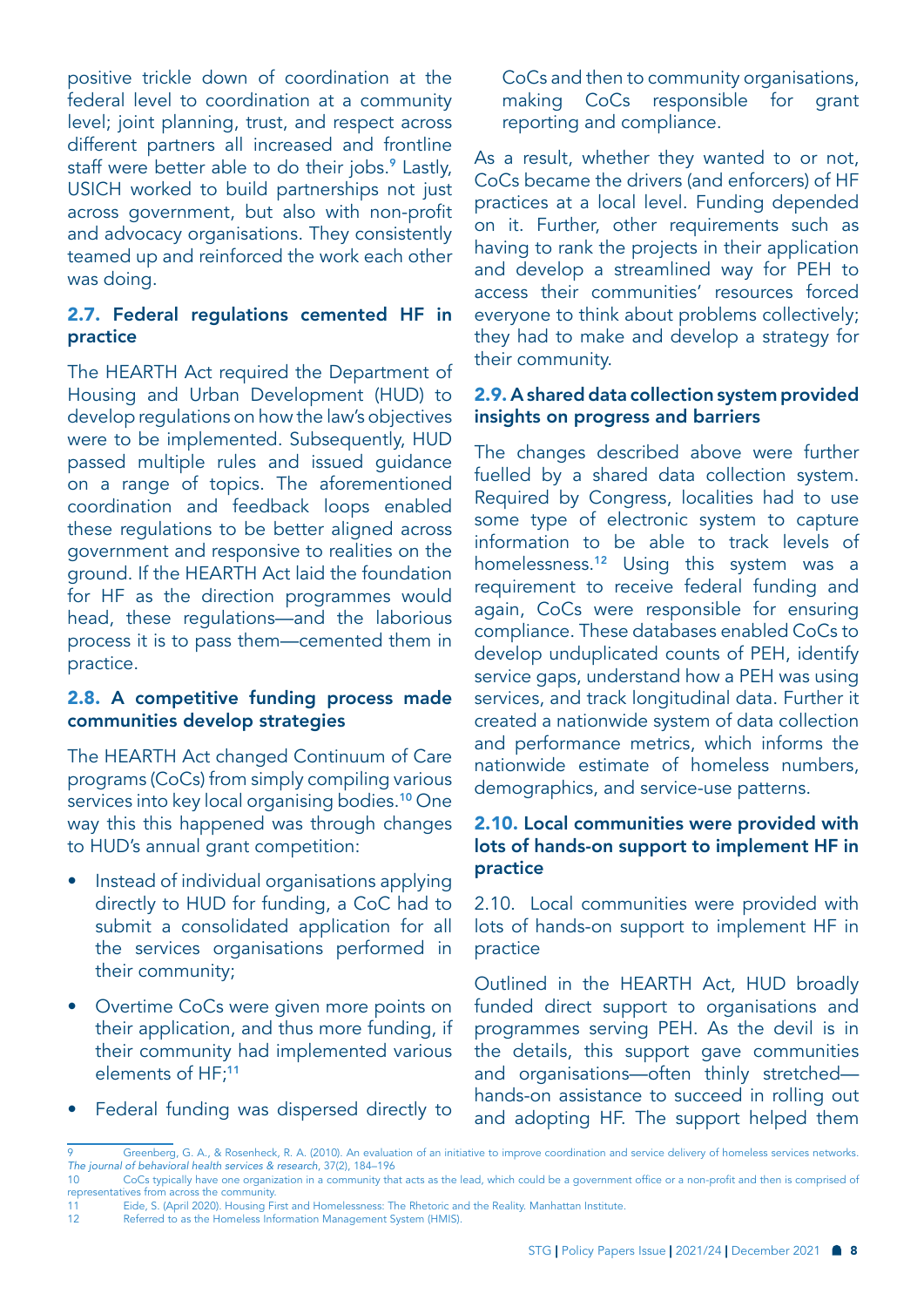understand new federal requirements, develop strategies, implement plans, create tools, improve data, and provide training.

#### 3. RECOMMENDATIONS

What began as a commitment to find a solution that would work for the most vulnerable of homeless people became an innovative service delivery model. In less than twenty years it developed into a theory and an entire homelessness response system, transforming the way homelessness is tackled in the U.S. Both

seekers, who have fled to another country and are waiting to be granted refugee status by that State as those processes are governed by each State.

The following eight recommendations covering strategy refinement, increased investments, and practice implementation are addressed to the Global Compact for Refugees' High-Level officials, who are tasked with monitoring and advancing progress towards the world's 26 million refugees.<sup>13</sup>



Data source: UNHCR Refugee Data Finder

the service model itself and the subsequent policies and planning offer lessons to refugee resettlement policymakers and practitioners.

"

Policymakers need to own the limitations of the package of solutions currently available and look for novel ideas - like HF that fundamentally change the approach, not merely continue to improve what already exists. "

These recommendations are for individuals whom UNHCR has already designated as meeting the legal definition of a refugee and are waiting in limbo for a solution. They are focused on the international system as a whole and not on a specific country's practices. These recommendations do not include asylum-

#### 3.1. Redouble efforts to identify new solutions over improving existing ones

HF developed because practitioners refused to believe homelessness could not be solved. They were truthful in admitting when something was not working and it pushed them to keep looking for solutions.

Despite unprecedented levels of international commitment to solving the refugee crisis, the same three [durable solutions](https://www.unhcr.org/solutions.html) (and their dismal results) continue to be the emphasis and targeted expansion is [explicitly long-term](https://www.unhcr.org/protection/resettlement/5d15db254/three-year-strategy-resettlement-complementary-pathways.html). For example, a cornerstone of the Compact is increasing resettlement placements. There is even a special initiative charged with leading this. And yet, their aim is to resettle 1 million refugees by the end of 2028. Keeping proportions in mind: there were 1.4 million refugees identified for resettlement in 2019 alone.

<sup>13</sup> High-level officials meet every two years between Global Refugee Forums; they include senior government officials from United Nation member states and leaders of key stakeholder groups including international and regional non-governmental organisations and financial institutions.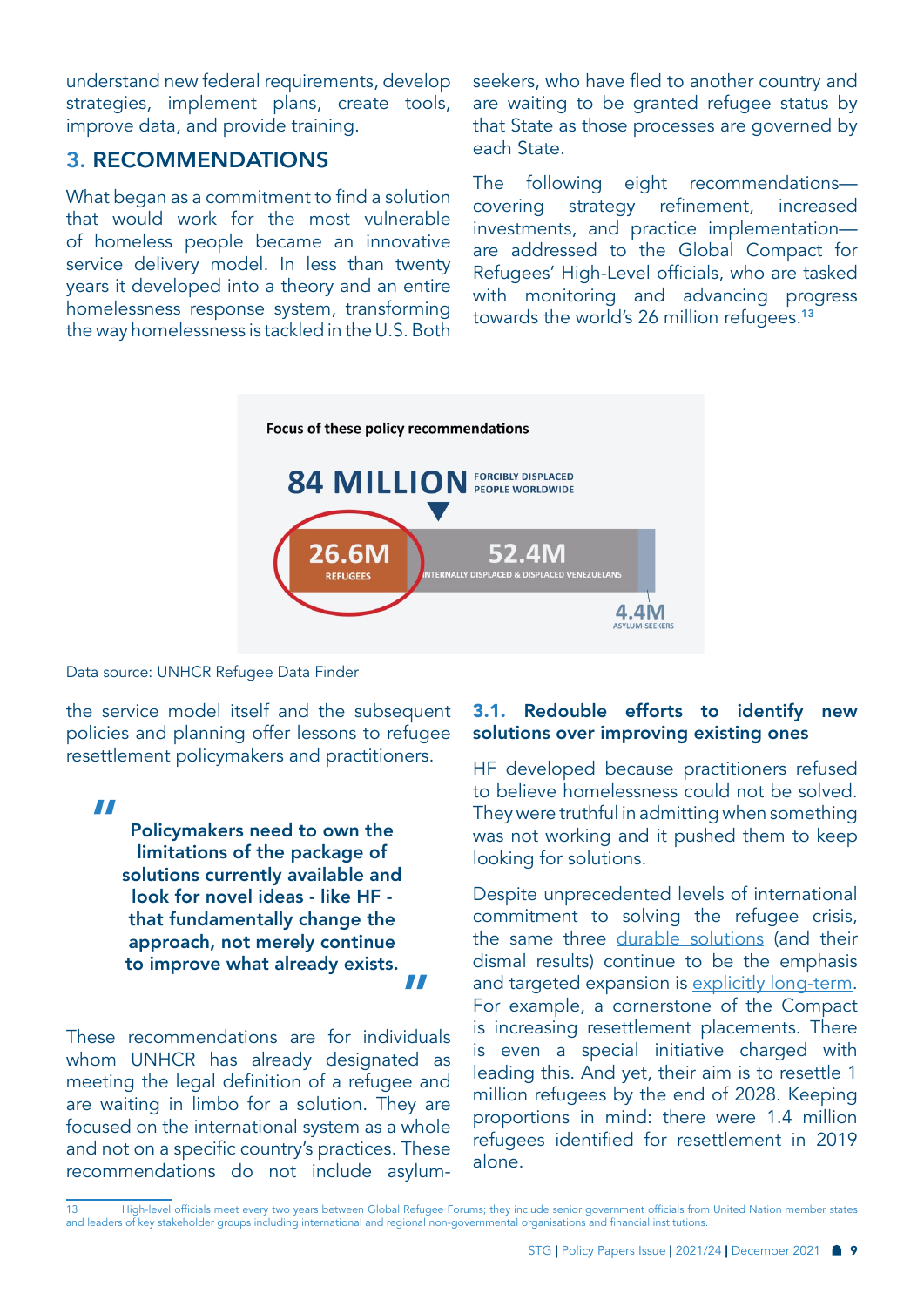

Data source: UNHCR Refugee Data Finder, Solutions 2019

Policymakers need to own the limitations of the package of solutions currently available and look for novel ideas - like HF - that fundamentally change the approach, not merely continue to improve what already exists. The Compact's [complementary pathways](https://resettle.org/complementary-pathways)  [initiative,](https://resettle.org/complementary-pathways) while small-scale, is a promising [example](https://www.migrationpolicy.org/sites/default/files/publications/mpie-unhcr_global-mapping-refugee-pathways-final.pdf) of this. But the magnitude of the crisis should indicate the extent of change needed, and the [current innovation](https://www.unhcr.org/innovation/wp-content/uploads/2019/07/Innovation-at-UNHCR-2019-Web.pdf) taking place does not reflect that. Resettlement providers need to find a way to say 'we can end the refugee crisis', not be satisfied with 'we can work really hard to resettle less than one percent of the world's refugees.'

#### 3.2. There have to be more than three solutions and refugees should be the ones to identify what those solutions are

HF believed in clients' abilities to solve problems. Newly homeless individuals are asked to brainstorm solutions that could prevent them from staying homeless, with answers ranging from needing a bike to get to work to keep paying rent, to a plane ticket to move in with a family, to help with paying off arrears. For those staying in emergency homeless shelters,

they are quickly engaged to identify what their pathway out of homelessness is, reinforcing that waiting in shelter is not the long-term goal. Once housed, supportive services are offered, but not prescribed; it is up to the individual to decide what help they need.

Resettlement services strongly promote selfreliance; it is one of the four main objectives of the Compact. However, self-reliance should be expanded from simply an objective to foster while refugees are [waiting for a durable](https://www.unhcr.org/50a4c17f9.pdf)  [solution](https://www.unhcr.org/50a4c17f9.pdf) to a solution in and of itself. To begin with, resettlement providers should increase transparency and be candid with refugees about the current three solutions and whether they are available to them or not.<sup>14</sup> Further, organisations should pilot asking refugees themselves what they need (e.g., what do you need to make you feel safe for the next six months? Year? Two years?) and then work to provide that (with some confines).15 Research should be funded to identify what refugees see as their own solutions and how those compare to the services they receive. Having only three set solutions for 26 million people limits refugees' initiative. Not involving them in the

<sup>14</sup> Very few refugees are identified for resettlement, but the requirements and process for who might be eligible is not made explicit to refugees.<br>15 Communities who use flexible funds in this way typically have a per clie 15 Communities who use flexible funds in this way typically have a per client cap ranging anywhere from \$500-\$1500 per client. During COVID many communities further increased their flexibilities with these funds to do anything to prevent clients from staying in congregate shelters.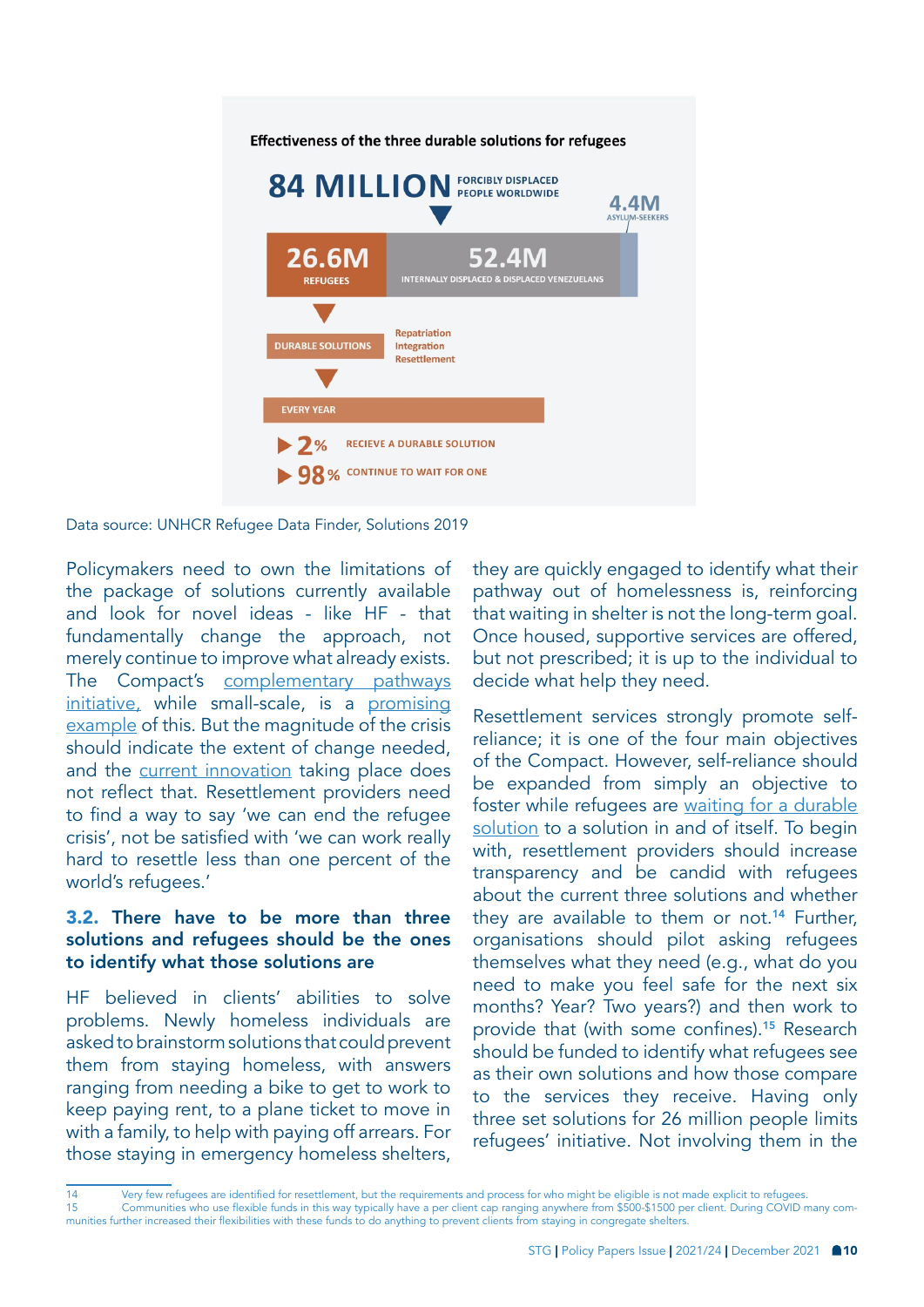process of identifying those solutions assumes that someone else knows what is best for each one of them.

#### "

Having only three set solutions for 26 million people limits refugees' initiative. Not involving them in the process of identifying those solutions assumes that someone else knows what is best for each one of them. "

#### 3.3. Create a clear indicator of success and a way to know if it is being achieved

HF developed into a system as providers focused their target: getting people housed. They accepted that they were not tasked with solving poverty, reducing substance use, or curing mental illness.16 Housing is what ends someone's homelessness. With this focus, the U.S. government was able to create a plan to accomplish that. Further, they were able to articulate nationwide goals of making homelessness [rare, brief, and one time.](https://www.usich.gov/goals/) These goals were easy to understand and they showed everyone—from senior policy officials to mayors to case managers—what they should aim for. Further, progress towards these goals could be easily tracked.

By contrast, the Compact outlines four objectives, from which UNHCR has developed an [indicator framework](https://www.unhcr.org/5cf907854.pdf) of eight outcomes and 16 indicators to track progress. While metrics like these are needed for performance monitoring, policymakers have to define precisely how to recognise success. It needs to focus both policymakers' and practitioners' efforts, be easy to memorise, and be measurable.

And in order to do that, UNHCR and leaders of organisations serving refugees have to define what falls into the scope of their [mandates](https://www.unhcr.org/legal-protection.html) to ensure international protection of refugees, and what does not. For example, the Geneva Convention defines UNHCR's core principle as making sure refugees are not forced back to a country where they would be in danger.

Leaders should assess how current activities align with this mandate. There is a refugee crisis; needs overwhelm the available resources and resettlement providers must know their objective and allocate resources accordingly.

#### 3.4. Enhance focus and efforts on passing laws

While many factors converged to develop HF, it was enacted laws and subsequent regulations that cemented its place in the national response to homelessness, protecting it from changing political whims.

The Compact, while praised for its unparalleled support, is explicit that it represents political [will and ambition and is not binding.](https://www.unhcr.org/5c658aed4) Political will and ambition, while better than their opposites, do not provide protection to the 26 million individuals who have been forced to flee their homes for fear persecution. The rights refugees have are the ones passed as law; there are not many, and the major ones were enacted 70 years ago. The Compact cannot be a replacement for pursuing legally binding policy at an international or national level; time spent on the Compact's various convenings and fora should be redirected to advancing these.

#### 3.5. Plan for ever-increasing displacement

Over time HF caused communities to move from reacting to the crisis of homelessness to building capacity to respond to it. They placed efforts on prevention, but also accepted that there would always be an inflow of new individuals becoming homeless. Subsequently, they focused on ensuring that they had resources and a plan to respond to anyone that did.

The trend of the past decade makes it clear that national crises and their consequences in terms of forced displacement will not end anytime soon. Those active in refugee resettlement, who are tasked with leading these efforts, should plan for this reality. While refugee hosting is currently concentrated in a handful of places in the world, all States should plan for scenarios where they might have to

<sup>16</sup> These areas are important and many PEH do experience improvements in them as a result of being housed or they might be addressed to help a PEH maintain their housing, but they are not the end goal in and of themselves.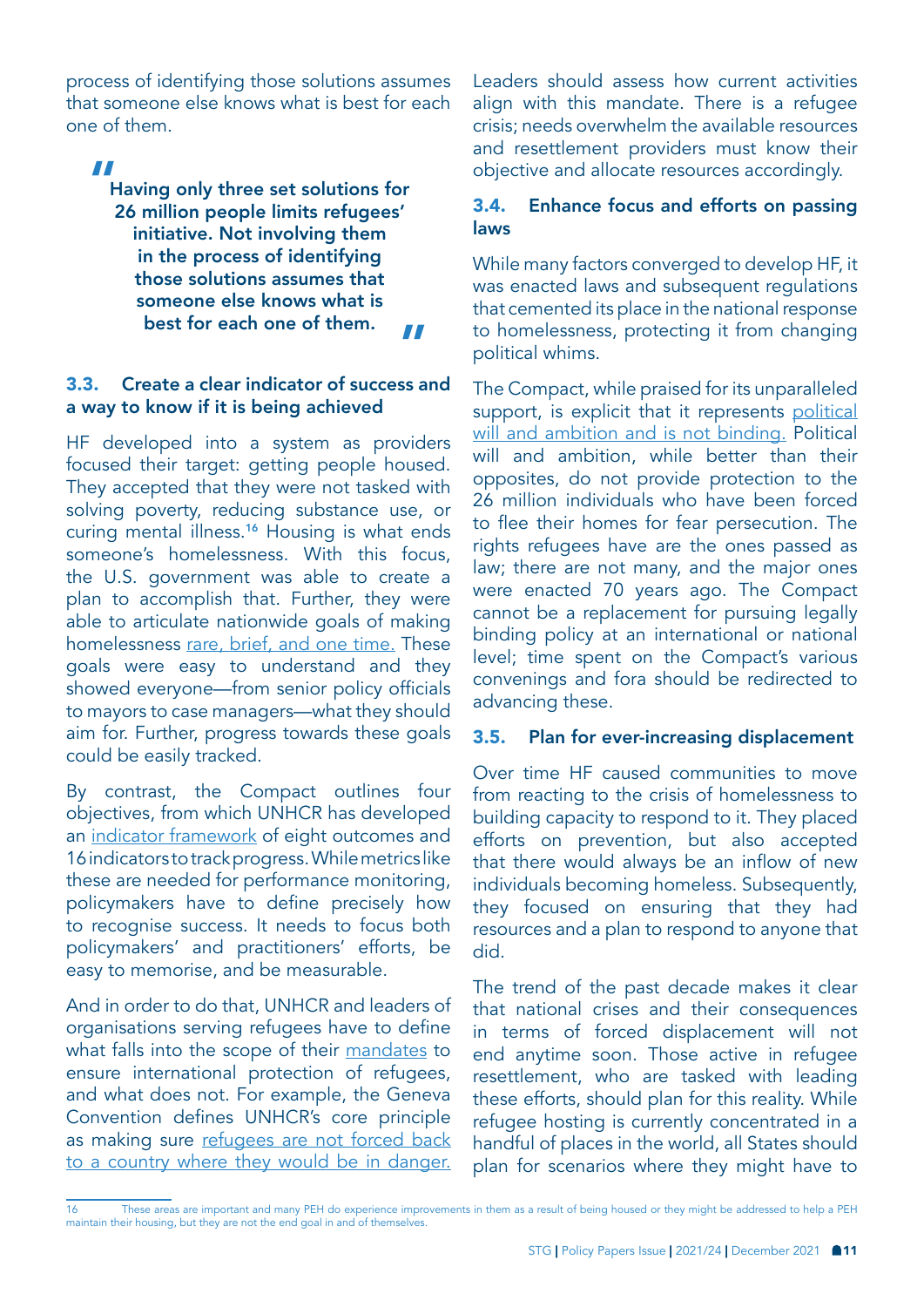suddenly host refugees. Resettlement leaders should spearhead this planning to ensure that refugees receive the best possible care for when it occurs.

#### 3.6. Seek every way to reduce harm while refugees are waiting

It was harm-reduction (a principle borrowed from the recovery world) that led HF advocates to say: first housing and then all the other supportive services. Housing does not solve every issue for a PEH, but it does reduce the additional trauma that results from remaining homeless.

A harm reduction framework would refocus resettlement services and objectives; here's how:

Remember the original [staircase model](https://slideplayer.com/slide/12643741/) of homeless services?



#### Here's UNHCR's overview to staff on the [steps prior to refugee placement:](https://www.unhcr.org/44bf7b012.pdf)

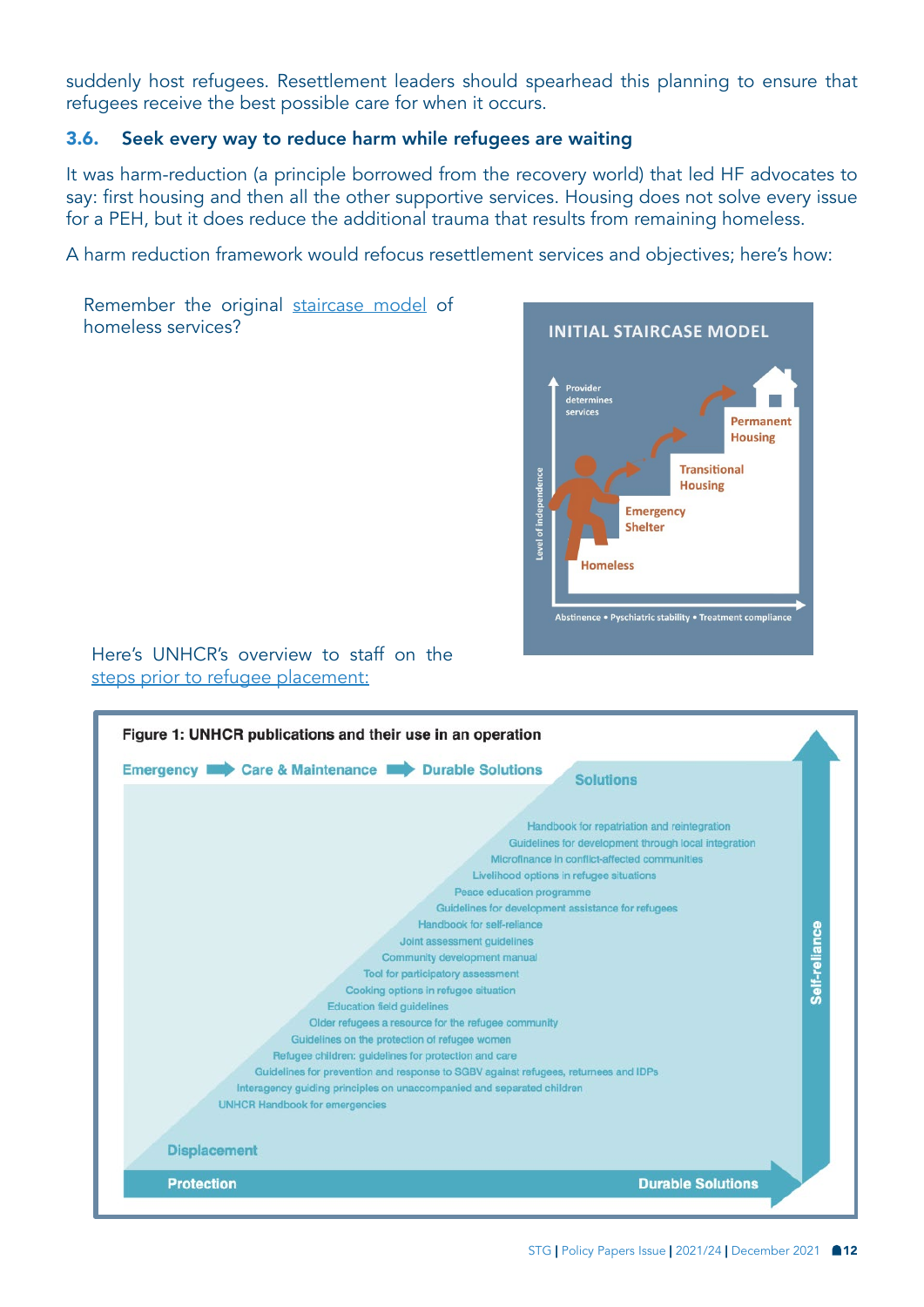While resettlement is likely the best long-term outcome for refugees, the current process is not unlike the staircase model:

- an end goal of a safe new place to call home,
- but many long intermediary steps must be achieved first,
- each of which could take months or years,
- before the end goal of a new home is even a remote possibility,
- all the while waiting in extremely dire conditions.

Given the sheer dearth of placement options for refugees ([only 1%](https://www.unhcr.org/resettlement.html) of those in need will be resettled), and the incremental progress the refugee community is explicitly aiming for ([1](https://www.unhcr.org/protection/resettlement/5d15db254/three-year-strategy-resettlement-complementary-pathways.html)  [million](https://www.unhcr.org/protection/resettlement/5d15db254/three-year-strategy-resettlement-complementary-pathways.html) by 2028), the resettlement community needs to do the opposite of HF, and focus on services first and then eventually a home (third country placement) when it becomes available. It creates an argument for further investment in services and protective measures to improve the excruciating refugee camps and urban centres where refugees wait. Harm-reduction does not mean the field should give up on finding placements, however, it does mean finding ways to reduce the harm that refugees experience now, while waiting the five to 20 years for a future ideal.

#### 3.7. Prioritise coordination as a pillar of success and embed it in processes and policies

USICH did not make decisions or implement plans, but they led the federal response to homelessness through partnership-building and coordination. They were able keep a [high](https://www.urban.org/research/publication/how-would-terminating-usich-affect-efforts-end-homelessness-preliminary-findings-interviews-federal-agencies-communities-and-advocacy-organizations)[level vision, develop joint plans, and broker](https://www.urban.org/research/publication/how-would-terminating-usich-affect-efforts-end-homelessness-preliminary-findings-interviews-federal-agencies-communities-and-advocacy-organizations)  [difficult policy decisions,](https://www.urban.org/research/publication/how-would-terminating-usich-affect-efforts-end-homelessness-preliminary-findings-interviews-federal-agencies-communities-and-advocacy-organizations) focusing on the field as a whole and not just on any one agency's role. Further at a local level, communities advanced in ending homelessness, when the funding process required individual organizations to think beyond their own services to how their services played a part in a citywide strategy.

Convenings, fora, councils, and models abound in refugee policy and the field likely does not need another entity to coordinate or a new model of coordination.<sup>17</sup> However, it does need to find ways to put coordination at the forefront of its work. The Compact largely tasks UNHCR as coordinator, assigning the agency with playing a "catalytic and supportive" role in its implementation.<sup>18</sup> While UNHCR already has many roles—planner, funder, and executer, an evaluation of its role in coordination specifically, found this to be a point of criticism amongst partners; its role is viewed as too top-down and/or agency-specific. The Compact creates an opportunity for UNHCR to redefine its approach to coordinating. This will require UNHCR to focus on creating an atmosphere that facilitates partnership, collaboration, and alignment of the entire field. Further, the Compact will also require service organizations, researchers, and donors to prioritize coordination above their own agendas. Lessons from HF's implementation highlight that this type of coordination and thinking of the-whole-instead-of-the-part does not happen naturally. Thus, the Compact's High-Level officials must view coordination as a pillar of success and continually find ways to embed it in practices and policies.

#### 3.8. Keep a dynamic and up to date list of every person who needs to be resettled

Sometimes systems change looks big and bold. At other times it can look simply like a list. A granular practice that emerged from HF as a pivotal tool to enable a community to respond to homelessness, was a By Name List (BNL). It was developed by Community Solutions and then made possible because of HUD's requirements that communities have a shared database and a centralized process for PEH to access resources. BNLs are comprehensive and real-time; they allow communities to know [everyone experiencing homelessness by name.](https://www.joinbuiltforzero.org/what-is-a-by-name-list/)

On a practical level, BNLs focus efforts and force coordination among local service providers, ensuring that no PEH is overlooked. A common practice is for emergency shelters,

<sup>17</sup> As it is, in addition to the Global Refugee Forum and High-Level Officials Meeting defined in the Compact, there have been four other unique mechanisms created to move the work forward—Asylum Capacity Support Group, Support Platforms, Global Academic Interdisciplinary Network, and the Three Year Strategy and CRISP. See: <https://globalcompactrefugees.org/gcr-action>

<sup>18</sup> UNHCR. (2018). Global Compact for Refugees. [https://www.unhcr.org/5c658aed4]( https://www.unhcr.org/5c658aed4) Pg. 13, 41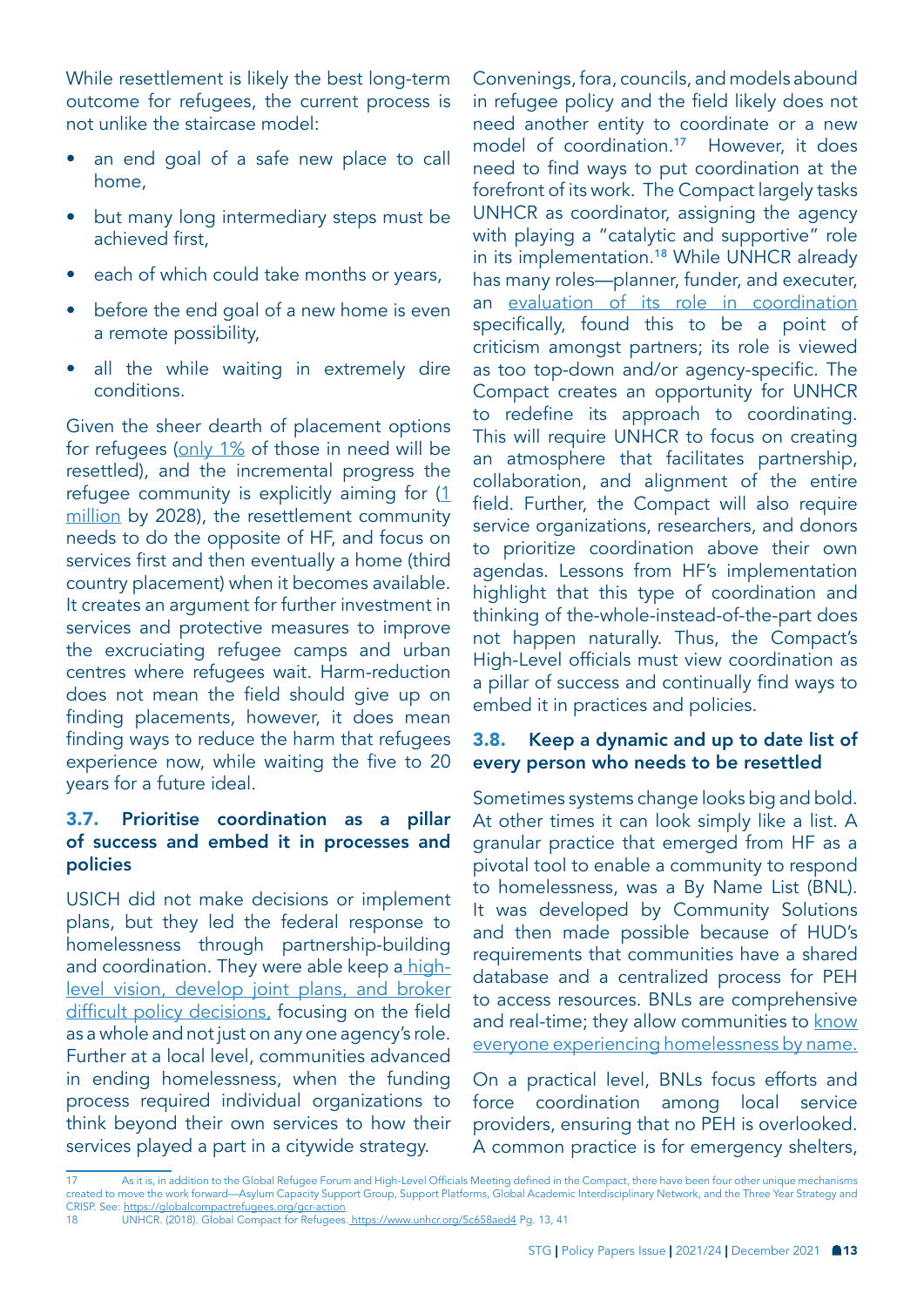case managers, the housing authority, the policy department, and the hospital to convene at some frequency to talk through each PEH on the BNL. On a strategic level, BNLs create more tailored solutions for PEH, a clearer picture of the entire system; they led to "a shift in culture, from complying with program rules to relentless problem solving."19 It is detailed and monotonous, and utterly crucial.

Tracking by-name-data for the 26 million refugees is likely not possible. However, tracking it for the 1.4 million most vulnerable refugees who are identified for resettlement is (especially when divided up by different regions). But they need a list; a list turns 1.4 million from a statistic into actual names and cases. It is people who get resettled, not numbers, and we have to know who those people are. Resettlement service providers need a list to focus their limited staffing resources. Resettlement leaders need a list to make policy decisions: who is the priority, where are they at in the resettlement process, how long are they waiting, what barriers are

19 Supra #7 p.71

they encountering, is the list getting bigger and smaller, what is the rate of placements. A list answers these questions and these questions inform needed resource allocation and problem-solving, and resources and problem-solving move things forward.

## 4. CONCLUSION

HF became the way providers address homelessness. It transformed the U.S.' response. It has spread to multiple other countries as well. The lessons from HF for refugee resettlement are not actually about housing—though by all means refugees need access to that as quickly as possible. Instead, they lie in the tenets of the model, how practitioners believed and found a different way, and how it created a system to respond. While the refugee crisis is rife with and often stymied by politics, there is a crisis of more than 26 million people; at a minimum the field should use the lessons others have provided to move the needle forward.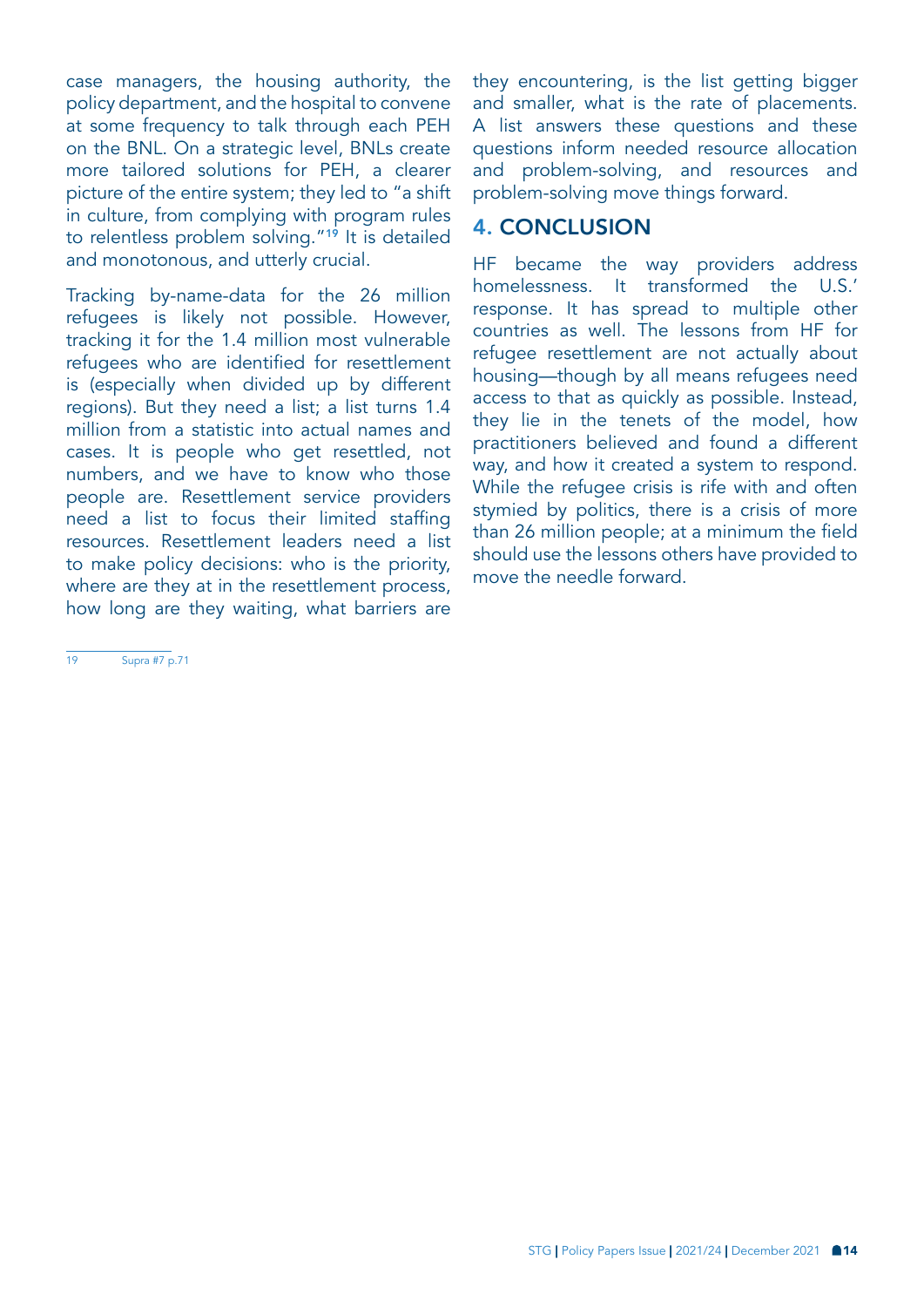## APPENDIX A: CASE STUDY METHODOLOGY

#### Research questions

- 1. What is Housing First and how did it transform the United States' response to homelessness?
	- a. What were the critical elements of the HF service-model?
	- b. What role did evidence and policy play?
	- c. How was planning and coordination conducted?
	- d. How were changes implemented and monitored?
	- e. How did HF evolve into a system approach?
- 2. How do the Housing First policies and practice identified in question 1 compare with those of refugee resettlement?
- 3. What lessons can refugee resettlement learn the Housing First model and its implementation?

#### Data

An environmental scan was conducted to identify a spectrum of secondary data, which included scholarly articles, impact studies, systematic reviews, nationwide statistics, as well as policy documents, manuals, advocacy tools, and training materials. The scan was limited to homelessness and HF since 1990 and focused on implementation in the United States that was primarily led or facilitated by local, state, or federal government.

#### Analysis

Data was analysed into four critical contexts of service model components, evidence and policy, planning and coordination, and regulation and implementation. From these, a comparative analysis to refugee resettlement was conducted to identify recommendations that could work to transform the current system of resettlement.

#### Limitations

While there are many lessons that the resettlement community can learn from the implementation of HF, there are significant limitations to this analysis. While resettlement and homelessness share many common elements, this case study looked at system implementation on a national scale and resettlement happens on a global scale. Further, homelessness is inherently different from resettlement, as by and large, PEH are not seeking citizenship from another country; they have some level of rights and belonging to the community they are a part of. Further homelessness is often immediately visible to the community and thus creates an inherent sense of responsibility for the community to solve. Resettlement is not afforded this privilege and requires creating concern and ownership. Further, a historical perspective cannot provide empirical evidence on what specific causes or contexts created change. The use of secondary data limits the analysis, making it contingent on the quality of existing literature.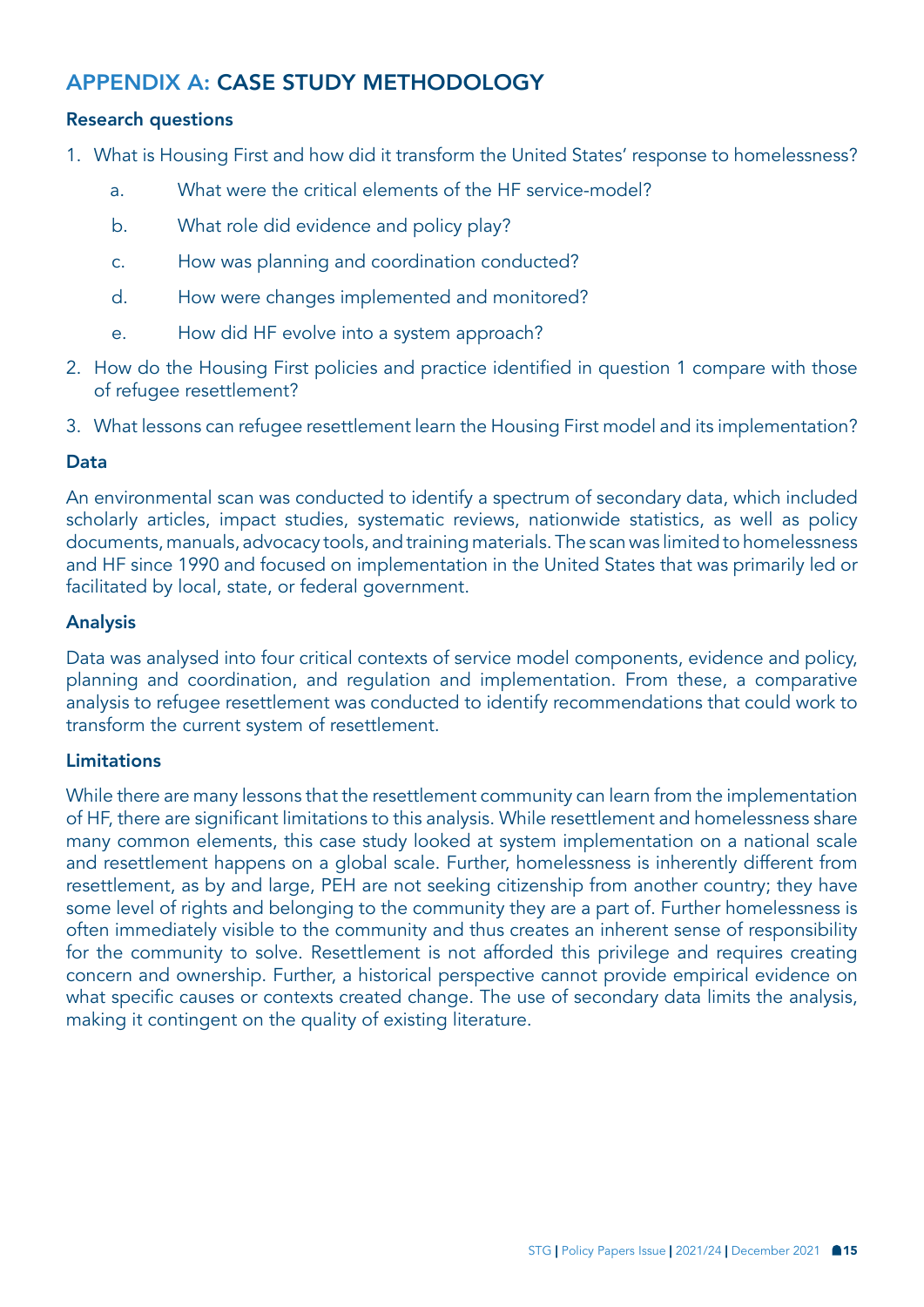#### **REFERENCES**

Al-Husban, M., & Adams, C. (2016). *Sustainable Refugee Migration: A Rethink towards a Positive Capability Approach. Sustainability,* 8(5), 451. doi:10.3390/su8050451

Aubry, T., Bloch, G., Brcic, V., Saad, A., Magwood, O., Abdalla, T., Alkhateeb, Q., Xie, E., Mathew, C., Hannigan, T., Costello, C., Thavorn, K., Stergiopoulos, V., Tugwell, P., & Pottie, K. (2020). E*ffectiveness of permanent supportive housing and income assistance interventions for homeless individuals in high-income countries: a systematic review. The Lancet Public Health.* 5. e342-e360. 10.1016/S2468-2667(20)30055-4. [https://www.thelancet.com/action/](https://www.thelancet.com/action/showPdf?pii=S2468-2667%2820%2930055-4) [showPdf?pii=S2468-2667%2820%2930055-4](https://www.thelancet.com/action/showPdf?pii=S2468-2667%2820%2930055-4)

Aubry, T., Nelson, G., & Tsemberis, S. (2015). *Housing First for People with Severe Mental Illness Who are Homeless: A Review of the Research and Findings from the at Home—Chez soi Demonstration Project.* The Canadian Journal of Psychiatry, 60(11), 467–474. [https://doi.org/10.1177/070674371506001102](https://doi.org/10.1177/070674371506001102 ) 

Berg, S. (2013). *The HEARTH Act.* Cityscape, 15(1), 317–323. <http://www.jstor.org/stable/41958974>

Betts, A., Bloom, L., & Weaver, N. (2015, July). *Refuge Innovation: Humanitarian Innovation that starts with communities.* University of Oxford. [https://www.rsc.ox.ac.uk/refugee-innovation-humanitarian-innovation-that](https://www.rsc.ox.ac.uk/refugee-innovation-humanitarian-innovation-that-starts-with-communities )[starts-with-communities](https://www.rsc.ox.ac.uk/refugee-innovation-humanitarian-innovation-that-starts-with-communities )

Chatterjee, M. (2015). Towards More Efficient Service for Clients, Using HMIS System: Managerial Audit of *Community Technology Alliance.* Master's Projects. 413. DOI: <https://doi.org/10.31979/etd.gufx-2rnd>

Centre for Analysis of Social Exclusion. (September 11, 2020). *Homelessness and Housing First: A guide to good practice.* LSE Housing and Communities CASEReport 131. [https://sticerd.lse.ac.uk/dps/case/cr/casereport131.pdf](https://sticerd.lse.ac.uk/dps/case/cr/casereport131.pdf )

Culhane, D.P., Metraux, S., & Byrne, T. (2011). A *prevention-centered approach to homelessness assistance: a paradigm shift?* Housing Policy Debate, 21, 295 - 315. <https://doi.org/10.1080/10511482.2010.536246>

Eide, S. (April 2020). *Housing First and Homelessness: The Rhetoric and the Reality.* Manhattan Institute. [https://](https://media4.manhattan-institute.org/sites/default/files/housing-first-and-homelessness-SE.pdf) [media4.manhattan-institute.org/sites/default/files/housing-first-and-homelessness-SE.pdf](https://media4.manhattan-institute.org/sites/default/files/housing-first-and-homelessness-SE.pdf)

Ellen, I. G. & O'Flaherty, B. (Eds.). (2010). *How to House the Homeless.* Russell Sage Foundation. [http://www.jstor.](http://www.jstor.org/stable/10.7758/9781610447294) [org/stable/10.7758/9781610447294](http://www.jstor.org/stable/10.7758/9781610447294)

Fratzke, S., Belen Zanzuchi, M., Hooper, K., Beirens, H., Kainz, L., Benson, N., Bateman, E., & Bolter, J. (September 2021). *Refugee Resettlement and Complementary Pathways Opportunities for Growth.* Migration Policy Institute. [https://www.migrationpolicy.org/sites/default/files/publications/mpie-unhcr\\_global-mapping-refugee-pathways](https://www.migrationpolicy.org/sites/default/files/publications/mpie-unhcr_global-mapping-refugee-pathways-final.pdf)[final.pdf](https://www.migrationpolicy.org/sites/default/files/publications/mpie-unhcr_global-mapping-refugee-pathways-final.pdf)

Gaboardi, M., Lenzi, M., Disperati, F., Santinello, M., Vieno, A., Tinland, A., Vargas-Moniz, M. J., Spinnewijn, F., O'Shaughnessy, B. R., Wolf, J. R., Bokszczanin, A., Bernad, R., Beijer, U., Ornelas, J., Shinn, M., & Consortium Study Group, H. E. (2019). *Goals and Principles of Providers Working with People Experiencing Homelessness: A Comparison Between Housing First and Traditional Staircase Services in Eight European Countries*. International journal of environmental research and public health, 16(9), 1590. <https://doi.org/10.3390/ijerph16091590>

Gillespie, S., & Cunningham, M. (July 17, 2016). *How Would Terminating USICH Affect Efforts to End Homelessness? Preliminary Findings from Interviews with Federal Agencies, Communities, and Advocacy Organizations.*  Urban Institute. [https://www.urban.org/research/publication/how-would-terminating-usich-affect-efforts-end](https://www.urban.org/research/publication/how-would-terminating-usich-affect-efforts-end-homelessness-preliminary-findings-interviews-federal-agencies-communities-and-advocacy-organizations )[homelessness-preliminary-findings-interviews-federal-agencies-communities-and-advocacy-organizations](https://www.urban.org/research/publication/how-would-terminating-usich-affect-efforts-end-homelessness-preliminary-findings-interviews-federal-agencies-communities-and-advocacy-organizations )

Goering, P. N., & Streiner, D. L. (2015). *Putting Housing First: The Evidence and Impact.* Canadian journal of psychiatry. Revue canadienne de psychiatrie, 60(11), 465–466.<https://doi.org/10.1177/070674371506001101>

Greenberg, G. A., & Rosenheck, R. A. (2010). *An evaluation of an initiative to improve coordination and service delivery of homeless services networks*. The journal of behavioral health services & research, 37(2), 184–196. [https://](https://doi.org/10.1007/s11414-008-9164-9) [doi.org/10.1007/s11414-008-9164-9](https://doi.org/10.1007/s11414-008-9164-9)

Gulcur, L., Stefancic, A., Shinn, M., Tsemberis, S., & Fischer, S. N. (2003). *Housing, hospitalization, and cost*  outcomes for homeless individuals with psychiatric disabilities participating in continuum of care and housing first *programmes.* Journal of Community & Applied Social Psychology, 13(2), 171–186. [https://doi-org.eui.idm.oclc.](https://doi-org.eui.idm.oclc.org/10.1002/casp.723) [org/10.1002/casp.723](https://doi-org.eui.idm.oclc.org/10.1002/casp.723)

Homeless Hub. (n.d.). *Housing First.* [https://www.homelesshub.ca/solutions/housing-accommodation-and](https://www.homelesshub.ca/solutions/housing-accommodation-and-supports/housing-first)[supports/housing-first](https://www.homelesshub.ca/solutions/housing-accommodation-and-supports/housing-first)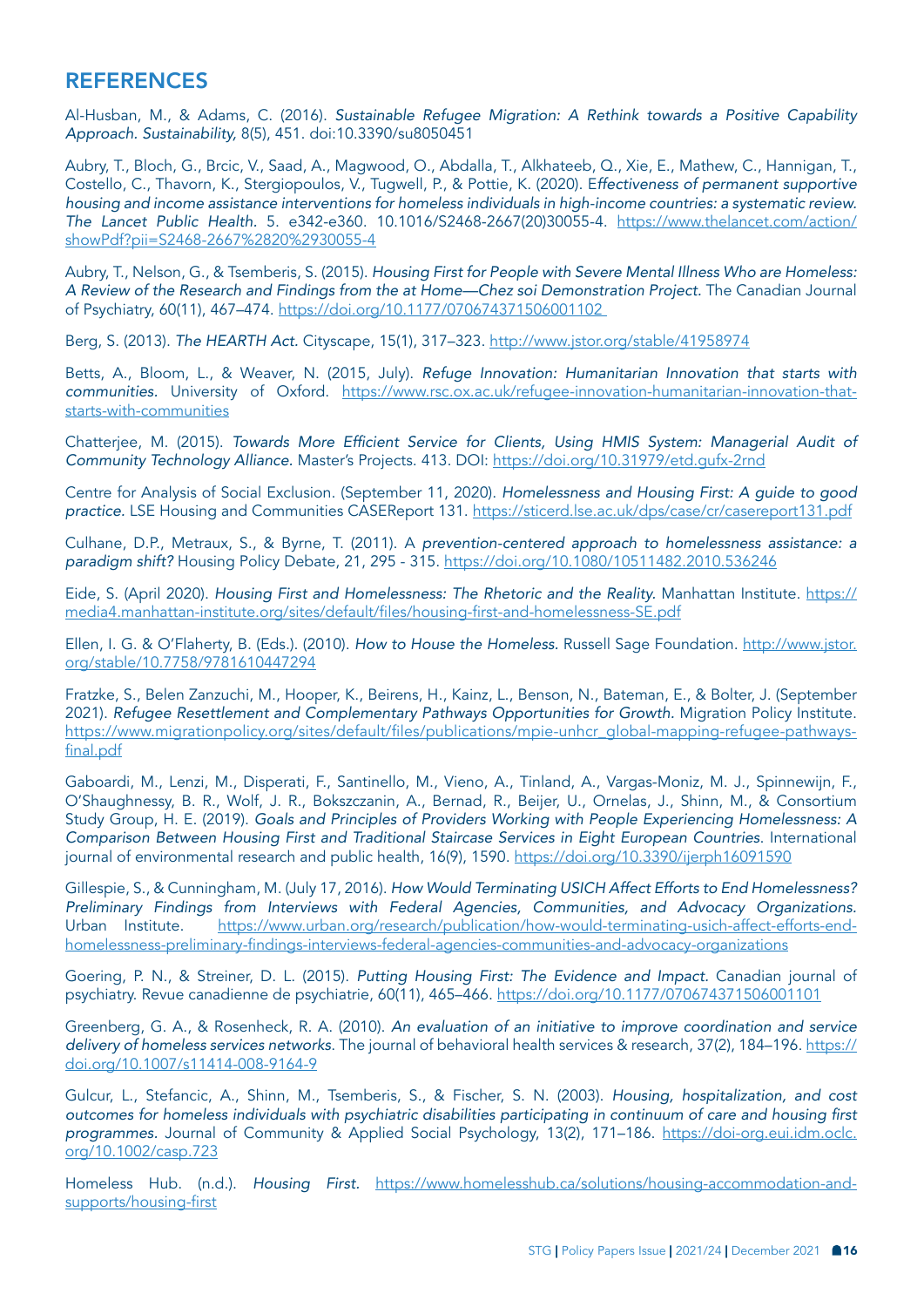Homeless Link. (2017). *Housing First in England. The principles.* [https://www.homeless.org.uk/our-work/national](https://www.homeless.org.uk/our-work/national-projects/housing-first-england)[projects/housing-first-england](https://www.homeless.org.uk/our-work/national-projects/housing-first-england)

HUD Exchange (June 26, 2014). *Core Principles of Housing First and Rapid Re-Housing* [Webinar]. Department of Housing and Urban Development. [https://www.hudexchange.info/trainings/courses/hud-and-usich-core-principles](https://www.hudexchange.info/trainings/courses/hud-and-usich-core-principles-of-housing-first-and-rapid-re-housing-webinar/)[of-housing-first-and-rapid-re-housing-webinar/](https://www.hudexchange.info/trainings/courses/hud-and-usich-core-principles-of-housing-first-and-rapid-re-housing-webinar/)

HUD Exchange. (n.d.) *Coordinated Entry Core Elements*. Department of Housing and Urban Development. [https://](https://files.hudexchange.info/resources/documents/Coordinated-Entry-Core-Elements.pdf) [files.hudexchange.info/resources/documents/Coordinated-Entry-Core-Elements.pdf](https://files.hudexchange.info/resources/documents/Coordinated-Entry-Core-Elements.pdf)

HUD Exchange. (n.d.) *Coordinated Entry Policy Brief.* Department of Housing and Urban Development. [https://files.](https://files.hudexchange.info/resources/documents/Coordinated-Entry-Policy-Brief.pdf) [hudexchange.info/resources/documents/Coordinated-Entry-Policy-Brief.pdf](https://files.hudexchange.info/resources/documents/Coordinated-Entry-Policy-Brief.pdf)

HUD Exchange. (n.d.) *Homeless Emergency Assistance and Rapid Transition to Housing Act.* Department of Housing and Urban Development. <https://www.hudexchange.info/homelessness-assistance/hearth-act/>

HUD Exchange. (2012). *Introductory Guide to the Continuum of Care (CoC) Program Understanding the CoC Program and the requirements of the CoC Program Interim Rule.* Department of Housing and Urban Development. [https://files.hudexchange.info/resources/documents/CoCProgramIntroductoryGuide.pdf](https://files.hudexchange.info/resources/documents/CoCProgramIntroductoryGuide.pdf ) 

HUD Exchange. (July 2015) *The Impact of Housing Subsidies, Rapid Re-Housing, and Transitional Housing on Family Homelessness and Well-being.* Department of Housing and Urban Development. [https://files.hudexchange.](https://files.hudexchange.info/resources/documents/Family-Options-Study-Brief.pdf) [info/resources/documents/Family-Options-Study-Brief.pdf](https://files.hudexchange.info/resources/documents/Family-Options-Study-Brief.pdf)

HUD Exchange. (May 2009) *The McKinney-Vento Homeless Assistance Act, As Amended by S. 896 Homeless Emergency Assistance and Rapid Transition to Housing (HEARTH) Act of 2009*. Department of Housing and Urban Development. [https://www.hudexchange.info/resource/1715/mckinney-vento-homeless-assistance-act-amended](https://www.hudexchange.info/resource/1715/mckinney-vento-homeless-assistance-act-amended-by-hearth-act-of-2009/)[by-hearth-act-of-2009/](https://www.hudexchange.info/resource/1715/mckinney-vento-homeless-assistance-act-amended-by-hearth-act-of-2009/)

International Refugee Assistance Project. (November 2020). *Expanding Complementary Pathways for Refugees and Displaced Persons: A Blueprint for the U.S. Government*. [https://refugeerights.org/wp-content/uploads/2020/11/](https://refugeerights.org/wp-content/uploads/2020/11/Expanding-Complementary-Pathways-for-Refugees-and-Displaced-Persons-A-Blueprint-for-the-U.S.-Government.pdf) [Expanding-Complementary-Pathways-for-Refugees-and-Displaced-Persons-A-Blueprint-for-the-U.S.-Government.](https://refugeerights.org/wp-content/uploads/2020/11/Expanding-Complementary-Pathways-for-Refugees-and-Displaced-Persons-A-Blueprint-for-the-U.S.-Government.pdf) [pdf](https://refugeerights.org/wp-content/uploads/2020/11/Expanding-Complementary-Pathways-for-Refugees-and-Displaced-Persons-A-Blueprint-for-the-U.S.-Government.pdf)

Johnson, G., Parkinson, S., and Parsell, C. (2012). *Policy shift or program drift?* Implementing Housing First in Australia. AHURI Final Report No. 184, Australian Housing and Urban Research Institute Limited, Melbourne. [https://](https://www.ahuri.edu.au/research/final-reports/184) [www.ahuri.edu.au/research/final-reports/184](https://www.ahuri.edu.au/research/final-reports/184)

Jones, W., & Teytelboym, A. (2017). *Matching Systems for Refugees*. Journal on Migration and Human Security, 5(3), 667–681. <https://doi.org/10.1177/233150241700500306>

Kertesz, S. G., Austin, E. L., Holmes, S. K., Pollio, D. E., Schumacher, J. E., White, B., & Lukas, A. V. (2014). *Making Housing First Happen: Organizational Leadership in VA's Expansion of Permanent Supportive Housing.* Journal of General Internal Medicine, 29, S835–S844.<https://doi-org.eui.idm.oclc.org/10.1007/s11606-014-3025-4>

Lim, S., Gao, Q., Stazesky, E., Singh, T. P., Harris, T. G., & Seligson, A. L. (2018). *Impact of a New York City supportive housing program on Medicaid expenditure patterns among people with serious mental illness and chronic homelessness.* BMC Health Services Research, 18(1), 15. [https://doi-org.eui.idm.oclc.org/10.1186/s12913-017-](https://doi-org.eui.idm.oclc.org/10.1186/s12913-017-2816-9) [2816-9](https://doi-org.eui.idm.oclc.org/10.1186/s12913-017-2816-9)

Ly, A., & Latimer, E. (2015). *Housing First Impact on Costs and Associated Cost Offsets: A Review of the Literature.*  The Canadian Journal of Psychiatry, 60(11), 475–487. <https://doi.org/10.1177/070674371506001103>

Matthews, N. & Reinauer, S. (May 4, 2020) *Understanding the Interconnectedness of HMIS Data* [Conference presentation]. National Human Services Data Consortium HUD Virtual Conference. [https://nhsdc.org/wp-content/](https://nhsdc.org/wp-content/uploads/2019/05/3.1.B-Understanding-the-Interconnectedness-of-HMIS-Data.pdf) [uploads/2019/05/3.1.B-Understanding-the-Interconnectedness-of-HMIS-Data.pdf](https://nhsdc.org/wp-content/uploads/2019/05/3.1.B-Understanding-the-Interconnectedness-of-HMIS-Data.pdf)

National Alliance to End Homelessness. (April 2016). *Housing First* [fact sheet]. h[ttps://endhomelessness.org/wp](ttps://endhomelessness.org/wp-content/uploads/2016/04/housing-first-fact-sheet.pdf)[content/uploads/2016/04/housing-first-fact-sheet.pdf](ttps://endhomelessness.org/wp-content/uploads/2016/04/housing-first-fact-sheet.pdf)

National Academies of Sciences, Engineering, and Medicine, Health and Medicine Division, Board on Population Health and Public Health Practice, Policy and Global Affairs, Science and Technology for Sustainability Program, & Committee on an Evaluation of Permanent Supportive Housing Programs for Homeless Individuals. (2018). *Permanent Supportive Housing: Evaluating the Evidence for Improving Health Outcomes Among People Experiencing Chronic Homelessness.* National Academies Press (US).<https://www.ncbi.nlm.nih.gov/books/NBK519584/>

National Alliance to End Homelessness. (2020). *State of Homelessness: 2021.* h[ttps://endhomelessness.org/](ttps://endhomelessness.org/homelessness-in-america/homelessness-statistics/state-of-homelessness-2021/ )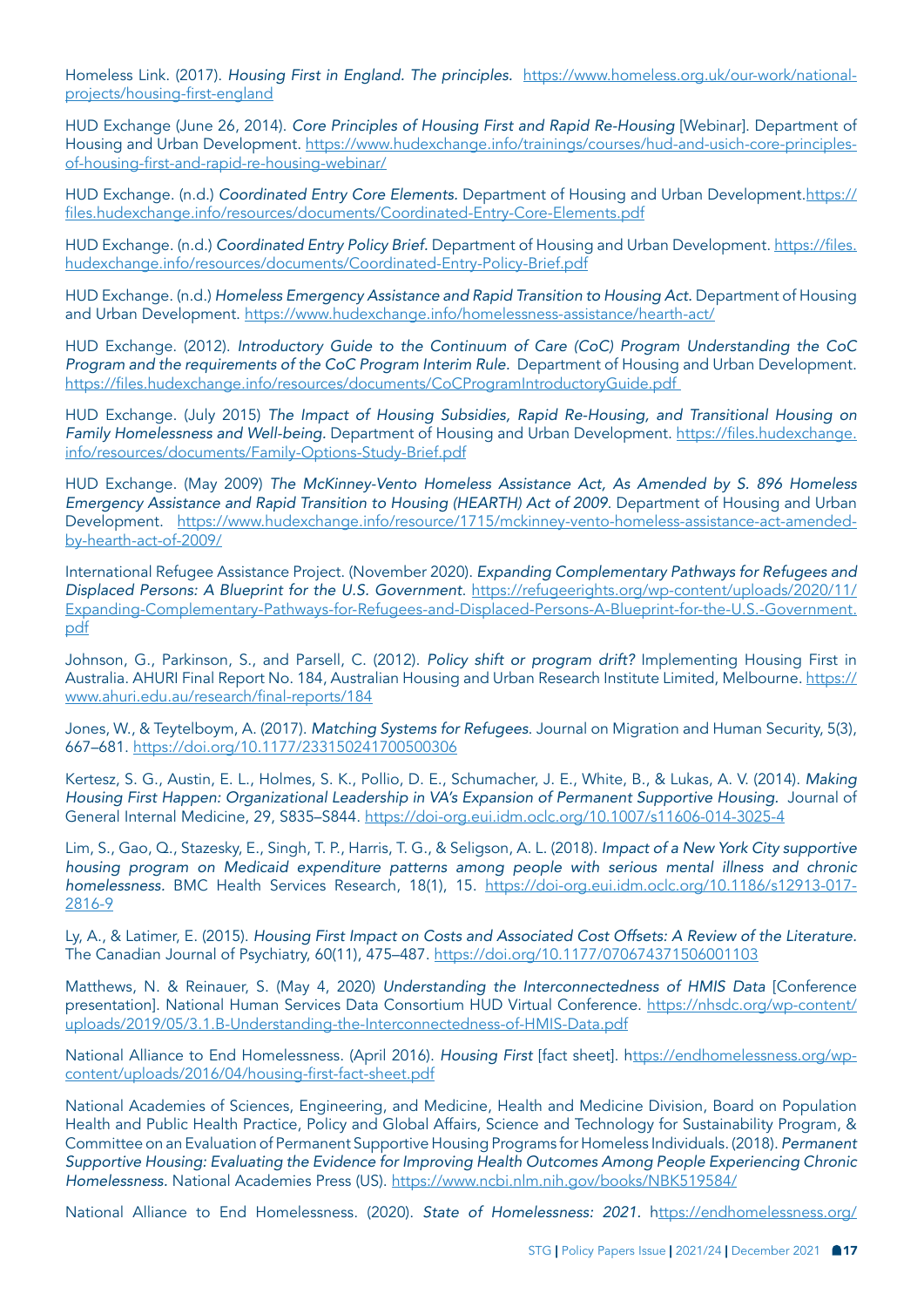[homelessness-in-america/homelessness-statistics/state-of-homelessness-2021/](ttps://endhomelessness.org/homelessness-in-america/homelessness-statistics/state-of-homelessness-2021/ )

National Coalition to End Homelessness. (June 2006). *McKinney-Vento Act.* NCH Fact Sheet #18. [https://www.](https://www.nationalhomeless.org/publications/facts/McKinney.pdf) [nationalhomeless.org/publications/facts/McKinney.pdf](https://www.nationalhomeless.org/publications/facts/McKinney.pdf)

National Conference on Citizenship & Penn Biden Center. (October 2020). *A Roadmap to Rebuilding the U.S. Refugee Admissions Program*. [https://global.upenn.edu/sites/default/files/penn-biden-center/Final%20Report%20](https://global.upenn.edu/sites/default/files/penn-biden-center/Final%20Report%20-%20A%20Roadmap%20to%20Rebuilding%20USRAP.pdf) [-%20A%20Roadmap%20to%20Rebuilding%20USRAP.pdf](https://global.upenn.edu/sites/default/files/penn-biden-center/Final%20Report%20-%20A%20Roadmap%20to%20Rebuilding%20USRAP.pdf)

Neimand, A., & Christiano, A. (April 14, 2020). *Humanitarian Innovation Needs Systems Thinking—Part 1* UNHCR Innovation Service. [https://medium.com/bending-the-arc/when-and-how-do-you-use-systems-thinking-part-2](https://medium.com/bending-the-arc/when-and-how-do-you-use-systems-thinking-part-2-f121c835ea70) [f121c835ea70](https://medium.com/bending-the-arc/when-and-how-do-you-use-systems-thinking-part-2-f121c835ea70)

Neimand, A., & Christiano, A. (April 14, 2020). *When and How Do You Use Systems Thinking? — Part 2.* UNHCR Innovation Service. [https://medium.com/bending-the-arc/when-and-how-do-you-use-systems-thinking-part-2](https://medium.com/bending-the-arc/when-and-how-do-you-use-systems-thinking-part-2-f121c835ea70) [f121c835ea70](https://medium.com/bending-the-arc/when-and-how-do-you-use-systems-thinking-part-2-f121c835ea70)

Office of the Assistant Secretary for Planning and Evaluation (February 2019). *Housing and Delivery System Reform Collaborations*. Department of Health and Human Services. [https://aspe.hhs.gov/sites/default/files/private/](https://aspe.hhs.gov/sites/default/files/private/pdf/260651/HouDelIB.pdf) [pdf/260651/HouDelIB.pdf](https://aspe.hhs.gov/sites/default/files/private/pdf/260651/HouDelIB.pdf)

Office of Community Planning and Development Homeless Assistance Grants. (n.d.). *Summary of Resources. Department of Housing and Urban Development.* [https://www.hud.gov/sites/dfiles/CFO/documents/22\\_2022CJ-]( https://www.hud.gov/sites/dfiles/CFO/documents/22_2022CJ-HomelessAssistanceGrants.pdf)[HomelessAssistanceGrants.pdf]( https://www.hud.gov/sites/dfiles/CFO/documents/22_2022CJ-HomelessAssistanceGrants.pdf)

Office of Special Needs Assistance Programs. (n.d.) *Emergency Solutions Grants (ESG) Program*  Department of Housing and Urban Development. [https://files.hudexchange.info/resources/documents/](https://files.hudexchange.info/resources/documents/EmergencySolutionsGrantsProgramFactSheet.pdf) [EmergencySolutionsGrantsProgramFactSheet.pdf](https://files.hudexchange.info/resources/documents/EmergencySolutionsGrantsProgramFactSheet.pdf)

Padgett, D., Henwood, B., and Tsemberis, S. (2016). H*ousing First: Ending Homelessness, Transforming Systems, and Changing Lives*. Oxford University Press. [https://oxford.universitypressscholarship.com/view/10.1093/](https://oxford.universitypressscholarship.com/view/10.1093/acprof:oso/9780199989805.001.0001/acprof-9780199989805) [acprof:oso/9780199989805.001.0001/acprof-9780199989805](https://oxford.universitypressscholarship.com/view/10.1093/acprof:oso/9780199989805.001.0001/acprof-9780199989805)

Pleace, N. & Bretherton, J. (2012). *Will paradigm drift stop Housing First from ending homelessness? Categorising and critically assessing the Housing First movement from a social policy perspective* [conference paper]. Social Policy in an Unequal World Conference. https://www.researchgate.net/publication/303654257 Will\_paradigm\_ [drift\\_stop\\_Housing\\_First\\_from\\_ending\\_homelessness\\_Categorising\\_and\\_critically\\_assessing\\_the\\_Housing\\_First\\_](https://www.researchgate.net/publication/303654257_Will_paradigm_drift_stop_Housing_First_from_ending_homelessness_Categorising_and_critically_assessing_the_Housing_First_movement_from_a_social_policy_perspective) [movement\\_from\\_a\\_social\\_policy\\_perspective](https://www.researchgate.net/publication/303654257_Will_paradigm_drift_stop_Housing_First_from_ending_homelessness_Categorising_and_critically_assessing_the_Housing_First_movement_from_a_social_policy_perspective)

Rehberg, K. (October 2020). *The Future of Refugee Resettlement and Complementary Pathways: Strengthening Sustainable and Strategic Humanitarian Solutions for Refugees.* Church World Service. [https://reliefweb.int/sites/](https://reliefweb.int/sites/reliefweb.int/files/resources/ResettlementResearch.pdf) [reliefweb.int/files/resources/ResettlementResearch.pdf](https://reliefweb.int/sites/reliefweb.int/files/resources/ResettlementResearch.pdf)

Seelos, Ch. (2021.) *Homelessness, a System Perspective. The Journey of Community Solutions*. Stanford PACS working paper GIIL002/2021. [https://pacscenter.stanford.edu/wp-content/uploads/2021/04/Homelessness\\_A-](https://pacscenter.stanford.edu/wp-content/uploads/2021/04/Homelessness_A-System-Perspective_Seelos_GIIL_002_2021.pdf)[System-Perspective\\_Seelos\\_GIIL\\_002\\_2021.pdf](https://pacscenter.stanford.edu/wp-content/uploads/2021/04/Homelessness_A-System-Perspective_Seelos_GIIL_002_2021.pdf)

Suchar, N. (n.d). *Homeless Assistance: Ten-Year Plans to End Homelessness.* National Low Income Housing Coalition. <http://nlihc.org/sites/default/files/2014AG-103.pdf>

Tsemberis, S. (2011). *Housing First: The Pathways Model to End Homelessness for People with Mental Illness and Addiction Manual.* European Journal of Homelessness Volume 5, No. 2. [https://www.researchgate.net/](https://www.researchgate.net/publication/47669330_Housing_First_The_Pathways_Model_to_End_Homelessness_for_People_with_Mental_Illness_and_Addiction_Manual) [publication/47669330\\_Housing\\_First\\_The\\_Pathways\\_Model\\_to\\_End\\_Homelessness\\_for\\_People\\_with\\_Mental\\_](https://www.researchgate.net/publication/47669330_Housing_First_The_Pathways_Model_to_End_Homelessness_for_People_with_Mental_Illness_and_Addiction_Manual) Illness and Addiction Manual

Tsemberis, S., Gulcur, L., & Nakae, M. (2004). *Housing First, consumer choice, and harm reduction for homeless individuals with a dual diagnosis.* American journal of public health, 94(4), 651–656. [https://doi.org/10.2105/](https://doi.org/10.2105/ajph.94.4.651) [ajph.94.4.651](https://doi.org/10.2105/ajph.94.4.651)

Tsai, J., Mares, A. S., & Rosenheck, R. A. (2010). *A multisite comparison of supported housing for chronically*  homeless adults: "housing first" versus "residential treatment first". Psychological Services, 7(4), 219–232. [https://](https://doi.org/10.1037/a0020460) [doi.org/10.1037/a0020460](https://doi.org/10.1037/a0020460)

UNHCR. (n.d.) *Annual TriPartite Consultations on Resettlement.* [https://www.unhcr.org/annual-tripartite](https://www.unhcr.org/annual-tripartite-consultations-resettlement.html)[consultations-resettlement.html](https://www.unhcr.org/annual-tripartite-consultations-resettlement.html)

UNHCR. *Convention and Protocol Relating the Status of Refugees.* (2010). [https://www.unhcr.org/il/wp-content/](https://www.unhcr.org/il/wp-content/uploads/sites/6/2020/12/1951-Refugee-Convention-and-Protocol.pdf)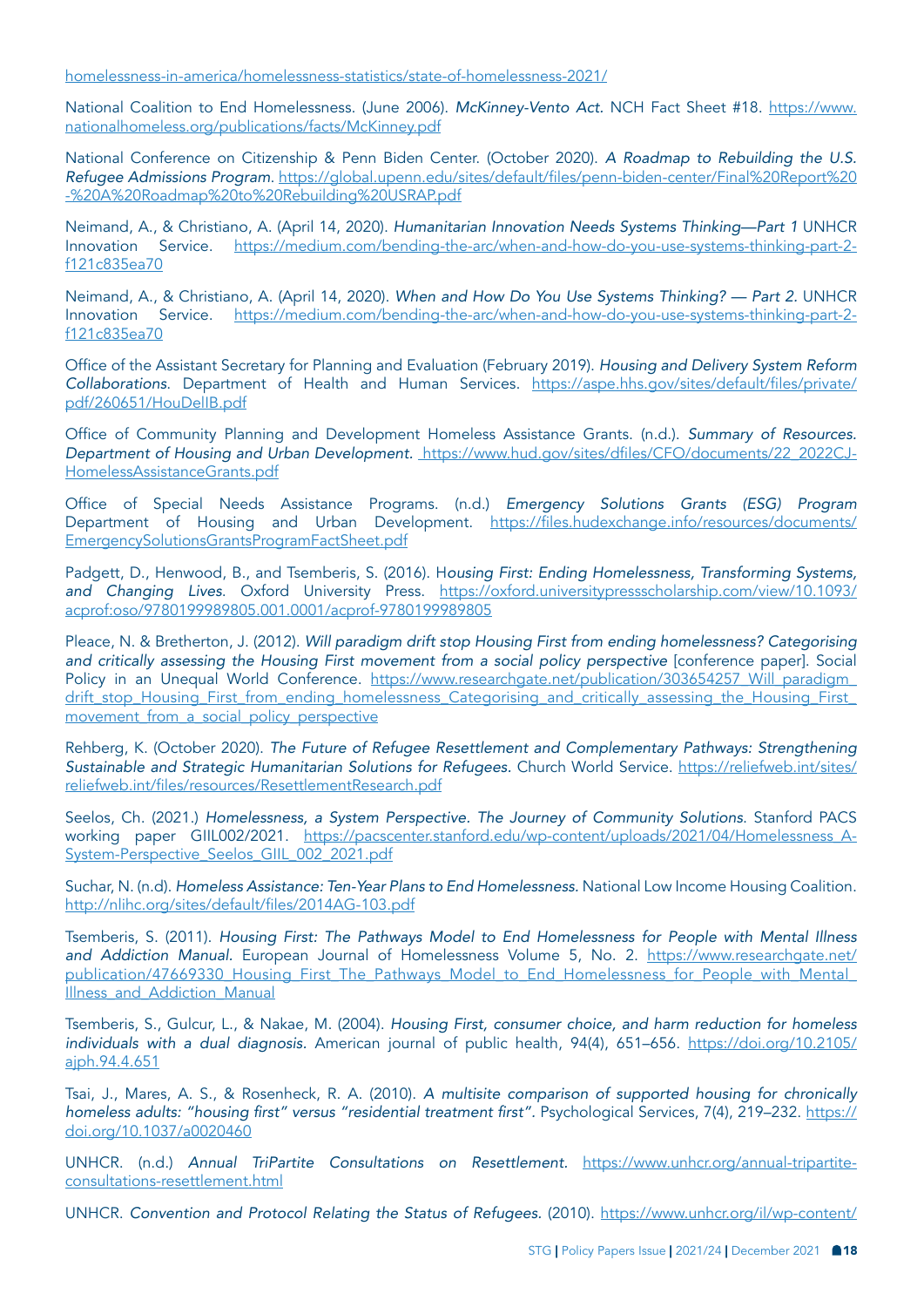[uploads/sites/6/2020/12/1951-Refugee-Convention-and-Protocol.pdf](https://www.unhcr.org/il/wp-content/uploads/sites/6/2020/12/1951-Refugee-Convention-and-Protocol.pdf)

UNHCR. (2018). *Global Compact for Refugees*. <https://www.unhcr.org/5c658aed4>

UNHCR. (June 2019). *Global Compact on Refugees Indicator Framework.* <https://www.unhcr.org/5cf907854.pdf>

UNHCR. (n.d.). High-Level Officials Meetings. [https://globalcompactrefugees.org/article/high-level-officials](https://globalcompactrefugees.org/article/high-level-officials-meeting)[meeting](https://globalcompactrefugees.org/article/high-level-officials-meeting)

UNHCR. (n.d.) *Innovation at UNHCR.* [https://www.unhcr.org/innovation/wp-content/uploads/2019/07/Innovation](https://www.unhcr.org/innovation/wp-content/uploads/2019/07/Innovation-at-UNHCR-2019-Web.pdf )[at-UNHCR-2019-Web.pdf](https://www.unhcr.org/innovation/wp-content/uploads/2019/07/Innovation-at-UNHCR-2019-Web.pdf )

UNHCR. (n.d). *Legal Protection.* <https://www.unhcr.org/legal-protection.html>

UNHCR (May 2006). *Participatory Assessment in Operations.* <https://www.unhcr.org/450e91c14.pdf>

UNHCR. (March 2021). *Safe Pathways for Refugees II.*[https://globalcompactrefugees.org/sites/default/files/2021-05/](https://globalcompactrefugees.org/sites/default/files/2021-05/UNHCR%20Safe%20Pathways%20for%20Refugees%20II%20Web-version001.pdf) [UNHCR%20Safe%20Pathways%20for%20Refugees%20II%20Web-version001.pdf](https://globalcompactrefugees.org/sites/default/files/2021-05/UNHCR%20Safe%20Pathways%20for%20Refugees%20II%20Web-version001.pdf)

UNHCR. (2005). *Self Reliance Handbook*. (2005). <https://www.unhcr.org/44bf7b012.pdf>

UNHCR. (2007). *The Ten Point Plan. Chapter 7: Solutions for Refugees.* <https://www.unhcr.org/50a4c17f9.pdf>

UNHCR. (June 2021). *The Three Year Strategy (2019-2021) on Resettlement and Complementary Pathways.* [https://](https://reliefweb.int/sites/reliefweb.int/files/resources/5d15db254.pdf) [reliefweb.int/sites/reliefweb.int/files/resources/5d15db254.pdf](https://reliefweb.int/sites/reliefweb.int/files/resources/5d15db254.pdf)

USICH. (n.d.) *Communities Ending Homelessness.* [https://www.usich.gov/communities-that-have-ended](https://www.usich.gov/communities-that-have-ended-homelessness  )[homelessness](https://www.usich.gov/communities-that-have-ended-homelessness  ) 

USICH. (n.d.) *Mayors Can Solve Homelessness.* <https://www.usich.gov/mayors/>

USICH. (June 2015). *Opening Doors - Federal Strategic Plan to Prevent and End Homelessness.* [https://www.](https://www.hudexchange.info/resource/1237/usich-opening-doors-federal-strategic-plan-end-homelessness/) [hudexchange.info/resource/1237/usich-opening-doors-federal-strategic-plan-end-homelessness/](https://www.hudexchange.info/resource/1237/usich-opening-doors-federal-strategic-plan-end-homelessness/)

Woodhall-Melnik, J., & Dunn, J. (2016). *A systematic review of outcomes associated with participation in Housing First programs.* Housing Studies, 31:3, 287-304. [https://www.homelesshub.ca/resource/systematic-review](https://www.homelesshub.ca/resource/systematic-review-outcomes-associated-participation-housing-first-programs)[outcomes-associated-participation-housing-first-programs](https://www.homelesshub.ca/resource/systematic-review-outcomes-associated-participation-housing-first-programs)